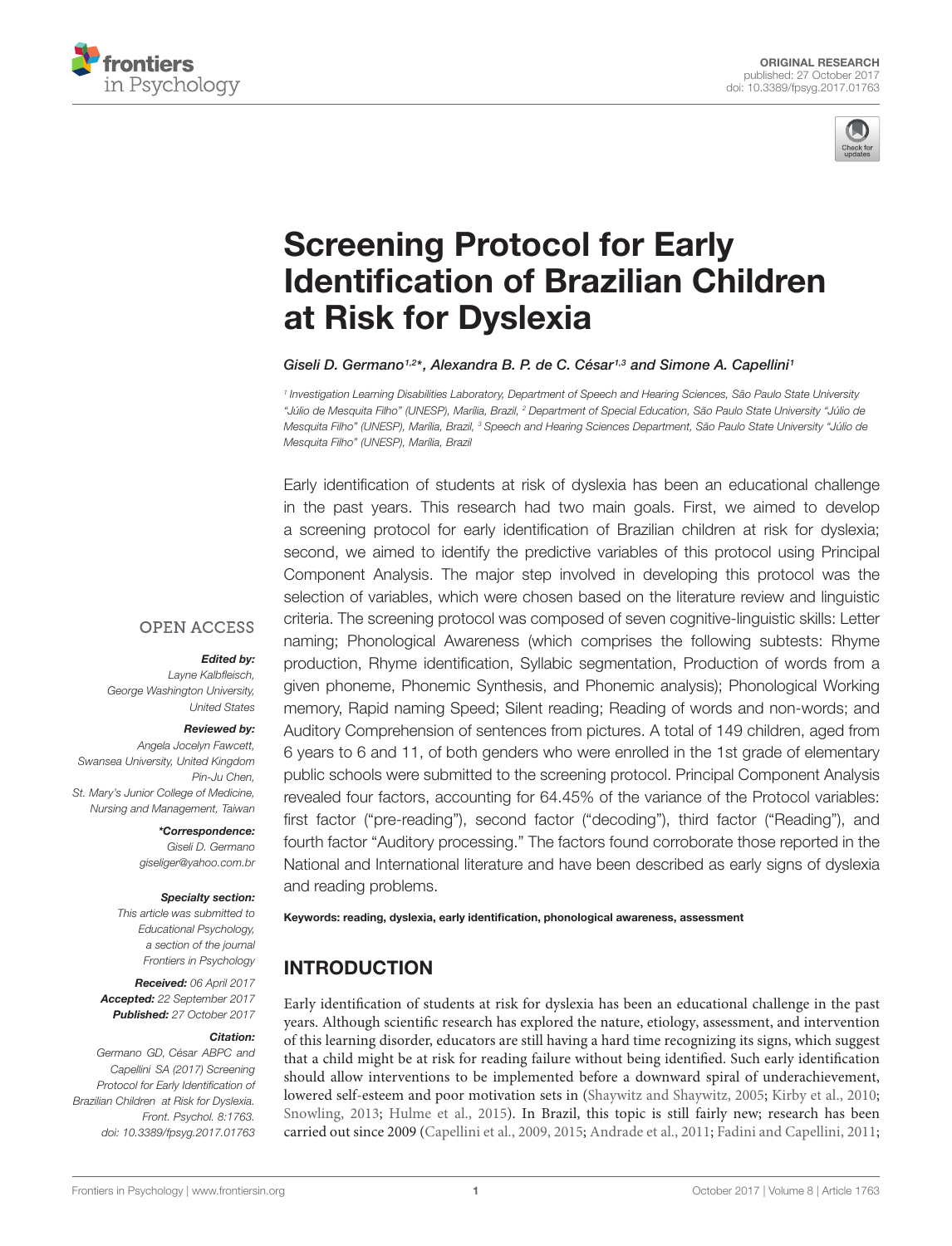[Fukuda and Capellini,](#page-11-4) [2011,](#page-11-4) [2012\)](#page-11-5), attempting to develop a screening protocol for early identification of children at risk for dyslexia. These studies have reported that phonological awareness, verbal working memory, and rapid naming correspond to the central phonological mechanisms of acquiring reading and writing that have been also reported by [De Jong](#page-11-6) [and Van der Leij](#page-11-6) [\(1999\)](#page-11-6). However, none of them explored the predictive values of each variable and their impacts on the development of a minimal protocol for early identification. [Hulme and Snowling](#page-11-7) [\(2014\)](#page-11-7) have considered letter knowledge, phonological awareness, and rapid automatized naming as predictors which are important, since it makes it possible to differentiate individual performance in students at risk for dyslexia, regarding decoding skills in alphabetic languages in the early stages. Studies have reported that students with developmental dyslexia may present as manifestations difficulties with accurate or fluent word recognition and spelling, even when they had received adequate instruction, and have no signs of fails in intelligence and sensory abilities [\(Shaywitz and Shaywitz,](#page-12-0) [2005;](#page-12-0) [Kirby et al.,](#page-12-1) [2010;](#page-12-1) [Snowling,](#page-12-2) [2013;](#page-12-2) [Hulme et al.,](#page-11-0) [2015\)](#page-11-0). The authors also described that dyslexia is the result of several risk factors, and children who have language difficulties in the first school years are usually considered as being at high risk for learning disabilities. Another important issue about dyslexia refers about family history, which also plays an important role as a predictor of literacy outcome in the preschool years. However, assessment's protocols will only help to identify the risk after the children start literacy at school, when they will have formal instruction about letter knowledge, phonological awareness, and rapid automatized naming (RAN); together these skills provide good sensitivity and specificity as a screening battery. Furthermore, the consensus between these studies is that the first signs of dyslexia include delays in speech and language development, with phonological memory (non-word repetition) and expressive language (naming) skills being particularly affected, as mentioned in the studies of [Carroll et al.](#page-11-8) [\(2014\)](#page-11-8) and [Thompson et al.](#page-12-3) [\(2015\)](#page-12-3).

The relationship between phonological awareness, rapid naming, and reading in alphabetic languages has been documented in the literature over the last decades. [Germano](#page-11-9) [et al.](#page-11-9) [\(2014\)](#page-11-9) described that Brazilian Portuguese language has an alphabetic system and that most words can be successfully read through phonological decoding, according to grapheme– phoneme correspondences [\(Pinheiro et al.,](#page-12-4) [2008\)](#page-12-4). [Scliar-Cabral](#page-12-5) [\(2003\)](#page-12-5) described that reading in Brazilian Portuguese is considerate to be transparent since it presents a set of one-to-one graph phonological relations, that is, univocal relations, and a set of inconsistent relations, many of which are governed by rules. Thus, a characteristic of reading processing in Brazilian Portuguese is that it can be performed, almost successfully, only when the grapheme-phoneme matching rules are known and phonological decoding is used, mostly at the beginning of literacy acquisition. With regard to writing, spelling of Brazilian Portuguese is considered as being more opaque. The reason is because, in general, writing is considered a more complex cognitive process that requires intention, selection, planning, monitoring, and revision, as well as a specific coding process [\(Godoy and Pinheiro,](#page-11-10) [2013\)](#page-11-10). Therefore, learning to read and write implies a deliberate reflection of speech, promoting metalinguistic awareness [\(Bradley and Bryant,](#page-10-1) [1983;](#page-10-1) [Hayes](#page-11-11) [and Slater,](#page-11-11) [2008;](#page-11-11) [Manz et al.,](#page-12-6) [2010\)](#page-12-6). Learning to read requires highly complex task, such as visual integration, orthographic, phonological, and semantic information. For example, in the dual route model of reading aloud [\(Coltheart et al.,](#page-11-12) [2001;](#page-11-12) [Ziegler et al.,](#page-12-7) [2008\)](#page-12-7), the reading process also requires a series of interacting stages, from letter feature detection to phonological output processes. This process was divided into two major routes: the lexical orthographic route and the non-lexical phonological route. The lexical route is important because allows the correct pronunciation of irregular words, while the non-lexical route allows the pronunciation of novel words and non-words, using not only phonological processes but also letter perception. The reading circuit is composed of neural systems including phonology, morphology, syntax, and semantics, as well as other processes such as visual and orthographic processes, that requires memory, attention, comprehension, eye movements, and cognition. By having these skills, the reader develops the so-called automatism, reading with adequate precision and speed. When this process becomes automatic, the effort toward the act of reading becomes less apparent [\(Norton and](#page-12-8) [Wolf,](#page-12-8) [2012\)](#page-12-8). Despite the vast international literature on this theme, there is lack of research on these precursors in Brazilian Portuguese Language, concerning first graders. In Brazilian Portuguese language, most words can be successfully read using phonological decoding, and even reading fluency reflect the ability of the reader to use grapheme-phoneme correspondences [\(Pinheiro et al.,](#page-12-4) [2008\)](#page-12-4). In Brazilian Portuguese, beginner readers, from first to third graders predominates the use of phonological route, but with age, performance gradually relies lexical route, such as knowledge and sight word vocabulary [\(Oliveira and](#page-12-9) [Capellini,](#page-12-9) [2010;](#page-12-9) [Mota et al.,](#page-12-10) [2012\)](#page-12-10). Phonological awareness is one of the most important precursor skill of reading and spelling and also one important predictors of the word recognition difficulties that characterize developmental dyslexia, one of the most common learning disorders, as reported in [Peterson](#page-12-11) [and Pennington](#page-12-11) [\(2012\)](#page-12-11) and [Skeide et al.](#page-12-12) [\(2015\)](#page-12-12). Phonological awareness is the ability to identify, distinguish, and manipulate sounds within spoken language, and its importance to reading is widely acknowledged; thus, children who are able to identify and manipulate individual sounds have good academic performance. Impairment to the availability of early phonological skills can hinder subsequent reading progress [\(Duncan et al.,](#page-11-13) [2013\)](#page-11-13).

Studies have reported that the development of phonological awareness skills occurs in a sequential pattern, beginning in the 1st months of a child's life, before entering school. However, these skills have been described to have an important role in reading acquisition, as the perception that speech has an underlying phonemic structure allows storage in long-term phonological memory, using the generative mechanism of phonological memory, which converts spellings into phonology [\(Chard and](#page-11-14) [Dickson,](#page-11-14) [1999;](#page-11-14) [Cervera-Mérida and Ygual-fernández,](#page-11-15) [2003;](#page-11-15) [Gombert,](#page-11-16) [2003;](#page-11-16) [Hayes and Slater,](#page-11-11) [2008;](#page-11-11) [Germano and Capellini,](#page-11-17) [2011\)](#page-11-17). Along with phonological awareness, phonological memory or verbal short-term memory (capacity of temporary storage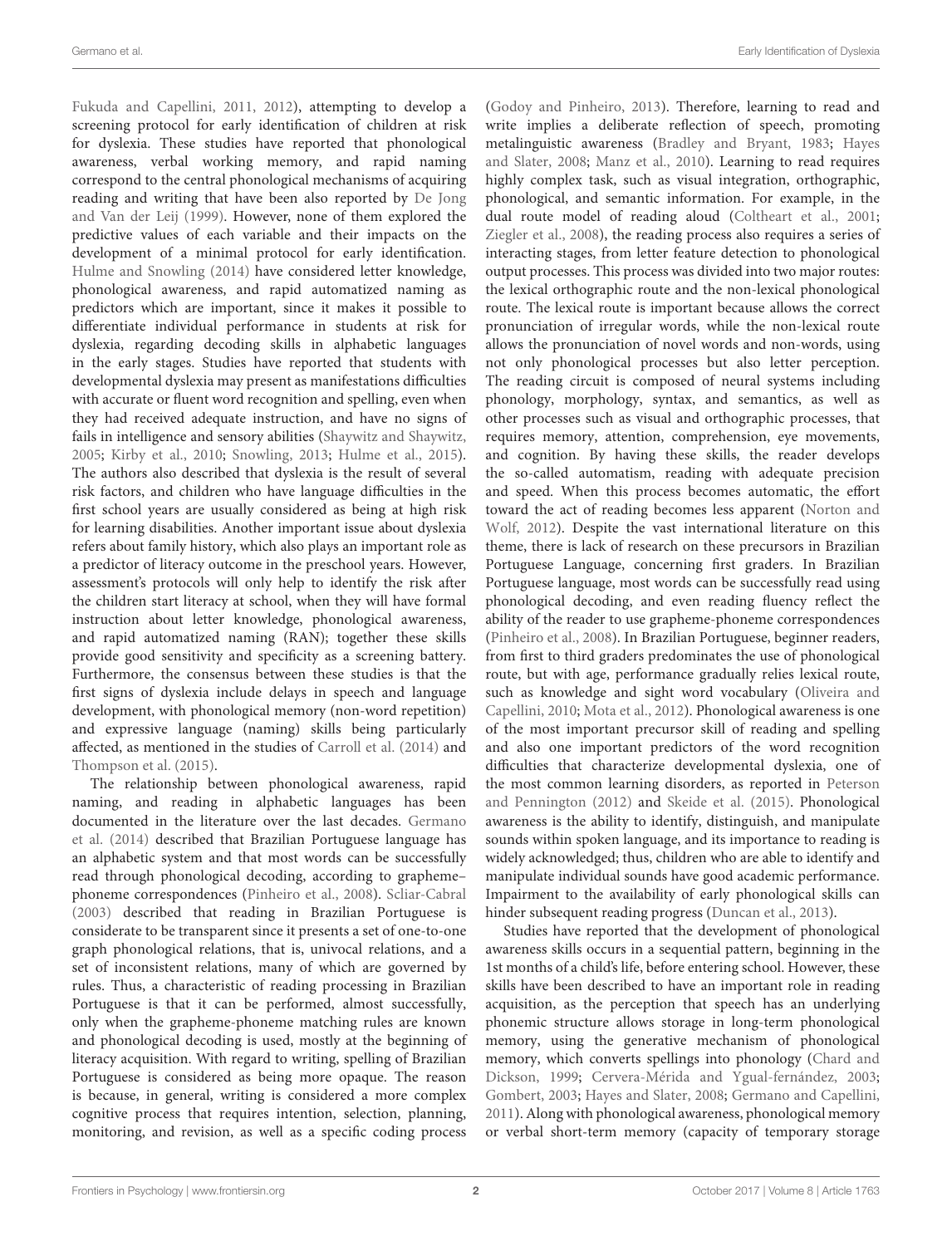based on sound information) has been highlighted as a component of phonological processing, that is required in reading development [\(Wagner and Torgesen,](#page-12-13) [1987;](#page-12-13) [Gathercole](#page-11-18) [et al.,](#page-11-18) [1999;](#page-11-18) [Alloway et al.,](#page-10-2) [2005\)](#page-10-2). Thus, phonological memory has an important role for vocabulary acquisition, because it provides a temporary phonological representation of unfamiliar words, and later it will be responsible for an enduring representation in long-term memory [\(Gathercole and Baddeley,](#page-11-19) [1989;](#page-11-19) [De Jong](#page-11-20) [and Olson,](#page-11-20) [2004\)](#page-11-20). It also contributes to the acquisition of letter knowledge [\(De Jong and Olson,](#page-11-20) [2004\)](#page-11-20), facilitating the word identification when grapheme–phoneme correspondence rules is necessary, and facilitates text comprehension because allows children to recuperate words they have already read.

[Hulme et al.](#page-11-0) [\(2015\)](#page-11-0) have reported that the development of reading skills requires underlying ability of oral language abilities. Phonological skills has a causal influence on the later development of early word-level literacy skills, which has an impact in reading-comprehension, involving (semantic and syntactic) language skills. The authors presented a longitudinal study comparing children at familial risk for dyslexia, children with preschool language difficulties, and typically developing control children. Theirs findings described that as preschool measures of oral language it was found that phoneme awareness and grapheme-phoneme knowledge were important to acquire before school entry, which in turn predicted word-level literacy skills shortly after school entry. These results were indicated also for both typically developing children and those at risk of literacy difficulties. The authors highlighted the importance of oral language skills for the development of both word-level literacy and reading comprehension.

In addition, less speed in naming may reflect difficulty in the integration of cognitive and linguistic processes involved in fluent reading [\(Araújo et al.,](#page-10-3) [2016\)](#page-10-3). Studies [\(Jones et al.,](#page-11-21) [2010;](#page-11-21) [Araújo et al.,](#page-10-3) [2016\)](#page-10-3) using the Rapid Automatized Naming Test (RAN) [\(Denckla and Rudel,](#page-11-22) [1976\)](#page-11-22), which was designed to measure the speed at which a series of highly familiar items such as letters, digits, objects, and colors can be named. As a cognitive requirement, visual naming represents a demanding array of attentional, perceptual, conceptual, memory, lexical, and articulatory processes. [Wolf et al.](#page-12-14) [\(2000\)](#page-12-14) argued that this, in turn, RAN has played an important rule for identification or recognition processes, which integrate information of present stimulus with known mental representations, quality that will influence the speed of processing. Lexical processes, that include semantic, phonological access and retrieval processes, can be integrated with cumulative information. After the cognitive processes, motor commands translate this phonological information into an articulated name. The entire process occurs within 500 ms. Difficulties have been found to be invariant across languages [\(Brizzolara et al.,](#page-10-4) [2006;](#page-10-4) [Capellini and Conrado,](#page-11-23) [2009;](#page-11-23) [Araújo et al.,](#page-10-5) [2010\)](#page-10-5). One of the reasons for using naming speed as part of reading evaluations is because naming speed and reading are similar. According to [Kirby et al.](#page-12-1) [\(2010\)](#page-12-1), in both RAN and oral reading subjects are solicited to move their eyes sequentially across the page, encode the stimulus that they are focusing on, access the mental representation of that stimulus, and then activate the associated motor commands that allows the subject to name that stimulus. Before the first motor commands is completed, the eyes must move on to the next stimulus, and so on. Just as in reading, the eyes must make a sweep back to the beginning of the next line. Several studies have justified the relationship between word reading and RAN concerning phonological deficits or phonological processing [\(Morris et al.,](#page-12-15) [1998;](#page-12-15) [Vaessen et al.,](#page-12-16) [2009\)](#page-12-16).

According to [Thompson et al.](#page-12-3) [\(2015\)](#page-12-3), identifying children with dyslexia or at risk for dyslexia means assessing the probability that a group of variables will identify positive cases of dyslexia (sensitivity), aiming to avoid false positives (specificity). Thus, the present study discusses the hypothesis that precursors of dyslexia described in Brazilian and international literature, such as knowledge of the alphabet, phonological awareness, working memory, rapid automatic naming, visual attention, reading words, and non-words, could be addressed for early identification of first grade children at risk for dyslexia in Brazil. This research had two main goals. First, we aimed to develop a screening protocol for early identification of children at risk for dyslexia; second, we aimed to identify the predictive variables of this protocol using Principal Component Analysis.

## MATERIALS AND METHODS

In the first part of this study, the steps to develop this screening protocol, such as variable selection, will be described based on the literature. This screening protocol was developed to be used as a universal screening for first grade children and as part of the Tier 1 of the response to intervention (RTI) model. According to [Johnston and Kirby](#page-11-24) [\(2006\)](#page-11-24), Tier 1 aims to identify the risks for behavioral and learning problems using procedures based on the academic curriculum of these children; therefore, it would be possible to verify if these children reached the expected results at their grade level. [Capellini et al.](#page-11-2) [\(2015\)](#page-11-2) used the Screening Protocol for the Early Identification of Reading Problems in Brazilian children at risk for dyslexia as part of a RTI study. Of the 156 students that were evaluated by these authors using the protocol, 62 fulfilled the risk criteria (performance below the 25th percentile for at least 51% of the Protocol variables). The students were submitted to phonological intervention, and the results obtained in the post-tests indicated that 12 students continued to be at risk, according to their performance. These students underwent a multidisciplinary evaluation to confirm the diagnosis.

Because reading involves multiple linguistic, visual, and attentional processes, it is likely that variable patterns of weaknesses may contribute to reading difficulties among children, as mentioned by [Norton and Wolf](#page-12-8) [\(2012\)](#page-12-8). However, the present study considered the recent investigations that have demonstrated that dyslexic children may have difficulties in underlying processes (e.g., phonological awareness and rapid naming test) and difficulties with RAN, related to visual attention processing [\(Franceschini et al.,](#page-11-25) [2012;](#page-11-25) [Germano et al.,](#page-11-9) [2014\)](#page-11-9). Taking that into consideration, the development of the screening protocol for early identification of reading problems [\(Capellini](#page-11-1) [et al.,](#page-11-1) [2009,](#page-11-1) [2015,](#page-11-2) [2017\)](#page-11-26) was based on a literature review to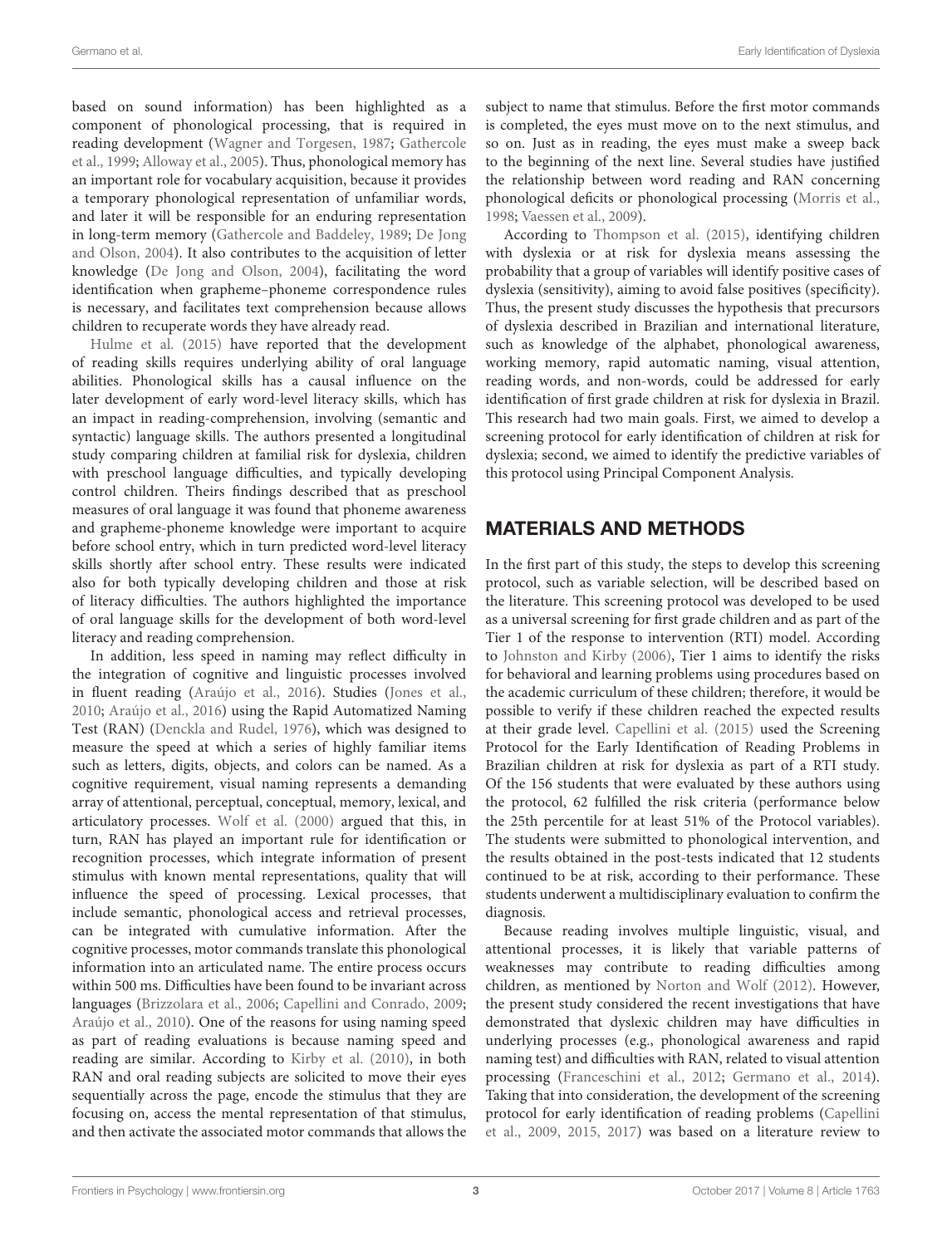identify the skills for effective reading and writing. The Protocol was composed of seven cognitive-linguistic skills divided into seven tests. The tests and justification for their selection are shown in **[Table 1](#page-4-0)**.

After selecting the tests, the next step concerned the choice of linguistic stimuli to compose the Protocol. This study was based on a phonological perspective called linear model and on the hierarchical model [\(Câmera,](#page-10-6) [1970a,](#page-10-6)[b;](#page-11-27) [Selkirk,](#page-12-17) [1982\)](#page-12-17). The screening protocol was composed of words from a word bank created for this study; these words were extracted from 1th to 5th grade textbooks (elementary school) written in Portuguese [\(Germano and Capellini,](#page-11-28) [2008;](#page-11-28) [Germano,](#page-11-29) [2011\)](#page-11-29). This word bank included words belonging to different word classes or parts of speech, such as pronouns, prepositions, adjectives, adverbs, verbs, and nouns. Exclusion criteria were as follows: pronouns, prepositions, words that could vary according to the class or grammatical category, gender, and agreement, which happens when a word changes form depending on the other words to which it relates (e.g., adjectives, adverbs, verbs). In addition, as linguistic criteria (Brazilian Portuguese Language), words that had one of the following characteristics were excluded: (1) Syllable reduction (for example, the word "fósforo" (phosphorus) pronounced as [fósfuru]∼[fosfru]. (2) Open and close vowels (for example, the word "bolacha" (cookie) pronounced as [ô] and "bola" (ball) pronounced as [ó]). (3) Words with diphthong and hiatus [for example, the word "vaidade" (vainity) can be pronounced as "vai.da.de," "va.i.da.de"] and/or monotongation [for example, the word "caixa" (box) can be pronounced as c[aj]xa, c[a]xa]. (4) Words with nasal vowels [for example, "orgão" (organ), "homem" (man)]. (5) Tonicity of syllables containing vowel sounds (word selection was made based on the stressed syllable position, and the stressed syllable was in the same position in the target word and in word in the correct answer. (6) Neutralization [e.g., the word "pepino" (cucumber) can be pronounced as "p[e]pino" or "p[i]pino"]. (7) Consonant vocalization (e.g., the pronunciation of words with a consonant corresponding to a post-vowel velar phoneme/l/ may change, and thus it can be pronounced as /u/ or /w/). Most of the words used in Brazilian Portuguese had simple syllable structure, such as consonant-vowel, consonant-vowel-consonant, consonantconsonant-vowel. The screening protocol developed was applied to first graders.

The second goal of this study was to identify the predictive variables of this protocol using Principal Component Analysis. This study was approved by the Research Ethics Committee of the University Júlio de Mesquita Filho (FFC/UNESP, São Paulo State University - School of Philosophy and Sciences), Protocol No. 0663/2013.

## **Participants**

A total of 149 children, aged from 6 years to 6 years and 11 months, of both genders, who were enrolled in the 1st grade of elementary public schools participated in this study. Parents and/or guardians of all the participants signed an informed consent form. Exclusion criteria for participation in the study were as follows: children with sensory, motor, or cognitive impairment and children whose parents/guardians did not sign the Informed Consent form; inclusion criteria: children whose parents/guardians signed the Informed Consent form and children without sensory, motor, or cognitive impairment, according to information in the school records. Two schools with similar socio-economic status and high rating level in the [Secretaria da Educação do Estado de São Paulo](#page-12-18) [\(2014\)](#page-12-18) (System of Evaluation of School Performance of the State of São Paulo) participated in this study.

#### Procedures

All participants were submitted to the Screening Protocol for Early Identification of Reading Problems [\(Capellini et al.,](#page-11-2) [2015\)](#page-11-2). The protocol was applied individually in a 50-min session. The protocol was composed of seven cognitive-linguistic tests. Each test was composed of two training trials and test stimuli. The training trials were not scored. During the training trials, the children were informed that the Examiner could offer further explanation about what was being asked and that the Examiner could repeat the stimulus, if necessary. During the test, the Examiner explained that the stimulus could be repeated only once. The rating scale values for Punctuation were: "one" for a correct answer and "zero" for an incorrect answer or a blank. Children marked their answers on an Answer Sheet. The screening protocol was composed of the following tests:

- (1) Letter-naming test. Letters of the alphabet were presented randomly to the children, and they were asked to name the letter shown. Children were presented with visual stimuli with 12 pt Arial uppercase letters. A total of 23 stimuli were shown.
- (2) Test of phonological awareness. Stimuli were orally presented without visual cues. This test was composed of the following subtests:
- (2.1) Subtest of Rhyme Production. The Examiner presented a word, and the student was asked to say a word that ended with the same sound. This subtest comprised 20 words (target stimuli). Example: target word: "cola" (glue) and expected answer: "bola" (ball).
- (2.2) Subtest of Rhyme Identification. The Examiner presented a series of three words, and the student was asked to provide a pair of rhyming words (words that sound the same at the end). Twenty groups of three words were presented. Example: a series of three words, "milho" (corn), "baleia" (whale), and "filho" (son). Expected answer: "milho/ filho."
- (2.3) Subtest of Syllabic Segmentation. Students were presented with twenty-one words one at a time. The words were selected according to number of syllables (from 2 to 4 syllables), and the children were asked to dived them into syllables. Example: target stimulus: "vaca" (cow). Expected answer: "va – ca."
- (2.4) Subtest of Production of words from a given phoneme. A sound/phoneme of the alphabet was presented to the students, and they were asked to say a word beginning with the same sound. Example: target stimulus: phoneme /a/. Expected answer: "asa" (wing).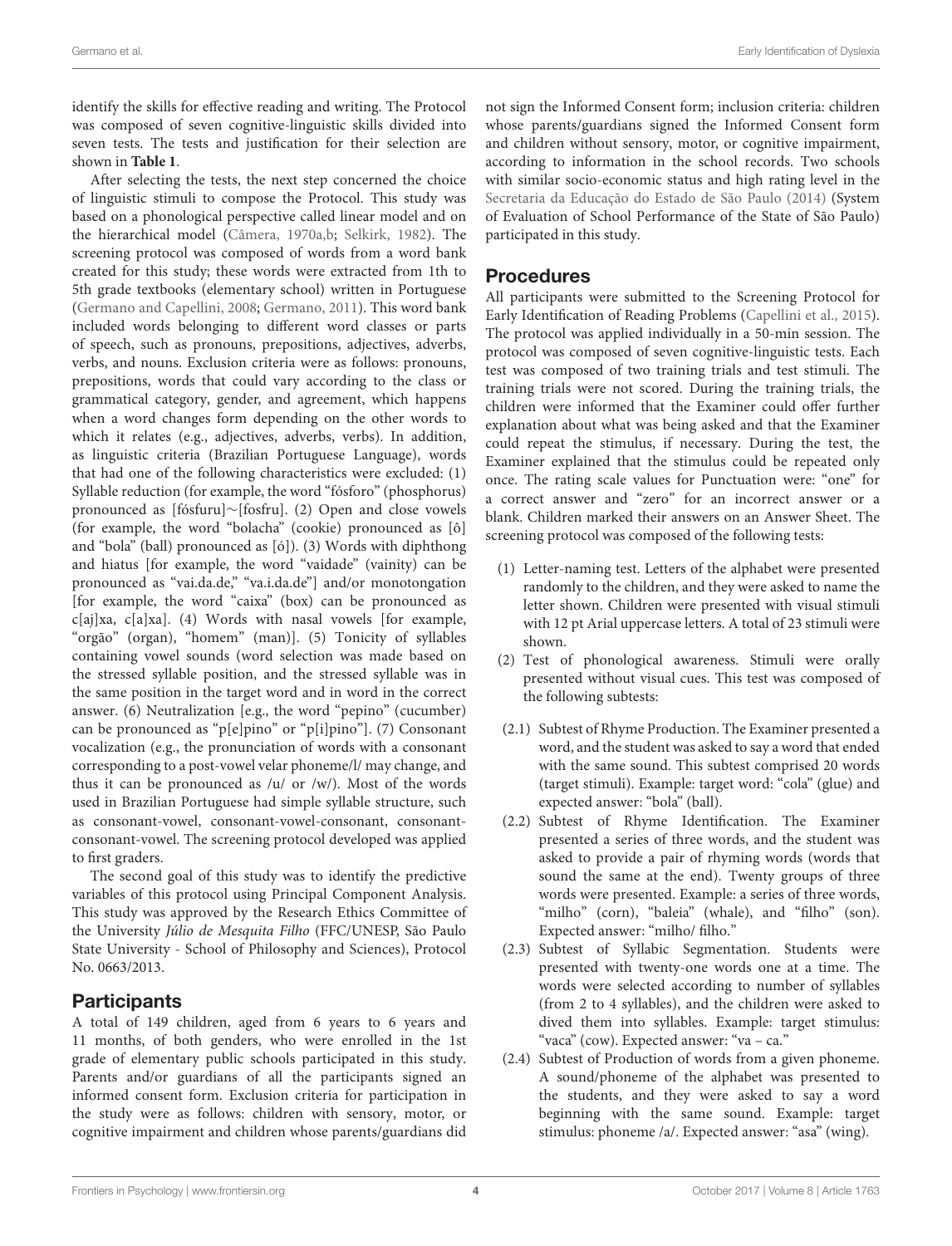<span id="page-4-0"></span>TABLE 1 | List of variables and justification for the development of the screening protocol for early identification of children at risk for dyslexia [\(Capellini et al.,](#page-11-26) [2017\)](#page-11-26).

| Tests of the screening protocol                                                                                                                                                                                                                      | Justification for test selection                                                                                                                                                                                                                                                                                                                                                                                                                                                                                                                                                                                                                                                                                                                                                                                                                                                                                                                                                                                                                                             |
|------------------------------------------------------------------------------------------------------------------------------------------------------------------------------------------------------------------------------------------------------|------------------------------------------------------------------------------------------------------------------------------------------------------------------------------------------------------------------------------------------------------------------------------------------------------------------------------------------------------------------------------------------------------------------------------------------------------------------------------------------------------------------------------------------------------------------------------------------------------------------------------------------------------------------------------------------------------------------------------------------------------------------------------------------------------------------------------------------------------------------------------------------------------------------------------------------------------------------------------------------------------------------------------------------------------------------------------|
| (1) Letter-naming                                                                                                                                                                                                                                    | Pennington and Lefly (2001) stated that Letter-name knowledge is at the intersection between spoken<br>and written language because letters are the written representations of phonemes or combinations of<br>phonemes. It is plausible that the ability to learn letter names depends on underlying phonological<br>development. As pointed out by Share (1995), letter names are, after all, non-words and the ability to<br>repeat and remember non-words.                                                                                                                                                                                                                                                                                                                                                                                                                                                                                                                                                                                                                |
| (2) Phonological Awareness: composed by the subtests<br>(2.1) Rhyme production<br>(2.2) Rhyme identification<br>(2.3) Syllabic segmentation<br>(2.4) Production of words from a given phoneme<br>(2.5) Phonemic synthesis<br>(2.6) Phonemic analysis | As reported by Brunswick et al. (2012), whereas awareness of larger phonological units, such as the<br>syllable and onset-rime, develop independently of reading instruction in 3-to 5-year-olds (Bradley and<br>Bryant, 1983; Badian, 2001; Gipstein et al., 2001), awareness of smaller units of sound, such as the<br>phoneme, usually develop later as a result of reading development (De Jong and van der Leij, 1999;<br>Cardoso-Martins and Pennington, 2004; Ziegler and Goswami, 2006).                                                                                                                                                                                                                                                                                                                                                                                                                                                                                                                                                                             |
| (3) Phonological working memory (repetition of words<br>and non-words)                                                                                                                                                                               | Articulatory loop (phonological working memory system) is thought to be responsible for the temporary<br>storage of verbal information, while other cognitive tasks, such as verbal reasoning or auditory and<br>reading comprehension, are performed (Baddeley, 1986). The task of repeating single non-words is<br>particularly appropriate for use with young children. Throughout the course of childhood, the child, who<br>seems to be innately equipped with both, desire and facility to learn new words, encounters many<br>thousands of unfamiliar words. Exposure to unfamiliar phonological forms is a natural and common<br>occurrence for the child. A further issue of interest is whether non-word repetition ability shares a<br>developmental link with reading achievement. Previously reviewed findings indicate that such a<br>relationship might well exist. Impaired non-word repetition skills have consistently been shown to be<br>characteristic of poor readers and children classified as dyslexic, as described by Gathercole et al.<br>(1994) |
| (4) Rapid naming speed                                                                                                                                                                                                                               | According with Jones et al. (2010), naming-speed on these tasks is proposed to assess low-level<br>factors involved in reading fluency, such as: attention to the stimulus bi-hemispheric visual processes<br>responsible for feature detection; matching of feature and pattern encoding to stored orthographic<br>representations; integration of visual and phonological information; and motor activation leading to<br>articulation. Non-alphanumeric stimuli are preferred for use with young students or those who may not<br>have learned letters and digits well enough to be "highly familiar" with them (Wolf and Bowers, 1999;<br>Jones et al., 2010; Kirby et al., 2010).                                                                                                                                                                                                                                                                                                                                                                                       |
| (5) Silent reading                                                                                                                                                                                                                                   | Measures of silent reading typically include a decision component, such as semantic categorization,<br>sentence verification, or lexical decision. In addition, the main goal in silent reading is to comprehend<br>and assimilate the meaning of the text, which relies on the grapheme-to-semantic decoding in the<br>lexical route (Galin et al., 1992; van den Boer et al., 2014; Zhao et al., 2016). This protocol was based<br>on semantic categorization via lexical processing. Whereas phonological representations might be<br>activated in both silent and oral reading, computation of a phonetic code is specific to oral reading (van<br>den Boer et al., 2014).                                                                                                                                                                                                                                                                                                                                                                                               |
| (6) Reading words and non-words                                                                                                                                                                                                                      | Given the nature of the written language, in order to learn to read, the beginning reader needs to<br>decode the written words into speech units and then comprehend the words (and sentences/discourse)<br>to derive meaning, according to The Simple View of Reading (Gough and Tunmer, 1986; Hoover and<br>Gough, 1990). According to this view, reading is composed of word recognition and language<br>comprehension. Word recognition is the translation of print into language (i.e., sounds and words) and<br>comprehension is the making sense of language (Rack et al., 1992; Catts and Hogan, 2003). Moreover,<br>word recognition is a good predictor of reading comprehension performance in children at the<br>beginning of reading acquisition (Chaves-Sousa et al., 2016).                                                                                                                                                                                                                                                                                   |
| (7) Auditory comprehension of sentences from picture.                                                                                                                                                                                                | Montgomery (1995) argued that sentence comprehension requires that previous information be stored<br>temporarily while new, incoming information is processed. Clark and Clark (1977) have proposed that<br>phonological memory is critical to comprehension because listeners presumably store entire sentences<br>in a phonological input store until all syntactic and semantic analyses have been completed.                                                                                                                                                                                                                                                                                                                                                                                                                                                                                                                                                                                                                                                             |

- (2.5) Subtest of Phonemic Synthesis. Twenty-one words were presented one at time to the students. The Examiner pronounced each phoneme of the word and asked the children to combine them forming a word. The words were selected according to the number of syllables (from 2 to 4 syllables). Example, target stimuli: /k/ /a/ /f/  $\varepsilon$ /. Expected answer: "café"/ coffee.
- (2.6) Subtest of Phonemic analysis. Twenty-one words were presented one at time to the students. The Examiner pronounced the words and asked the children to divide

them by pronouncing each phoneme/sound of each word. The words were selected according to the number of syllables (from 2 to 4 syllables). Example, target stimulus: "bola/ ball." Expected answer: /b/ /ó/ /l/ /a/.

(2.7) Subtest of Identification of the initial sound/phoneme. Twenty-one words were presented one at time to the students. The Examiner pronounced a word and asked the children to say the initial sound/phoneme of the word out loud. Example, target stimulus: "boca/mouth." Expected answer: /b/.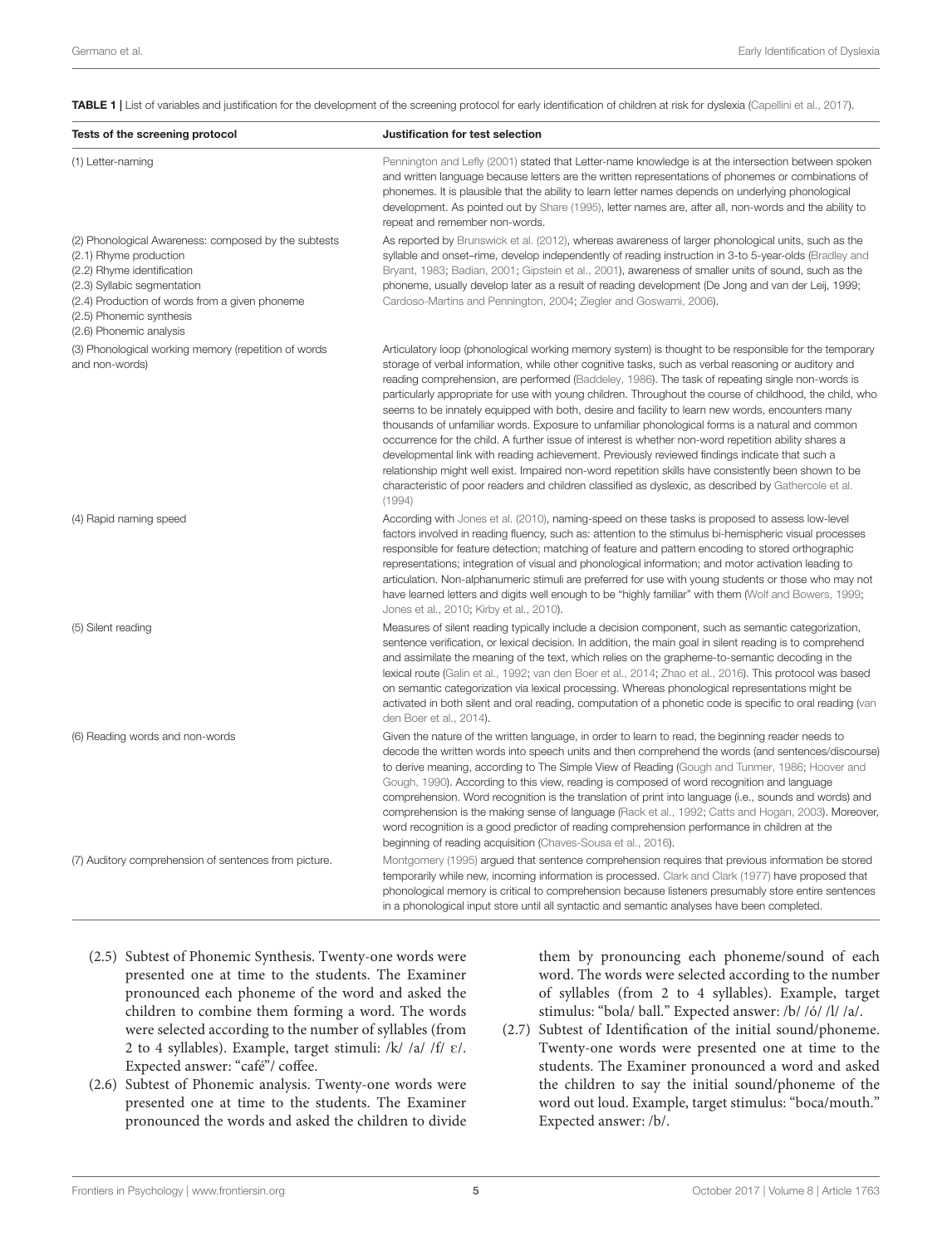- (3) Subtest of Phonological Working memory. Twenty-four non-words were presented one at time to the students, and they were asked to repeat the words as they heard them. Repetition was allowed only once. The non-words varied in length (from 1 to 6 syllables).
- (4) Test of Rapid Naming Speed using pictures. Children were presented with flashcards containing seven lines and five columns with colorful picture images: car, ball, duck, house, and key. First, the students were asked to identify each picture stimulus, aiming to verify their recognition. Afterward, they were instructed to say the name of each stimulus as quickly as possible. The examiner used a chronometer to record the time.
- (5) Silent reading. Students were presented with 10 colored pictures, below which there were two words, and they were asked to identify the word that described the picture. The words in the picture belonged to different semantic categories.
- (6) Reading of words and non-words. A list with 20 words and 20 non-words was presented to the students, and they were asked to read them aloud. Children were presented with visual stimuli with 12 pt Arial uppercase letters. A total of 23 stimuli were shown.
- (7) Auditory Comprehension of sentences from pictures. Twenty incomplete sentences with illustrations or figures were presented to the students. The sentences with a missing part were orally presented by the examiner. The children should listen to the sentence and name the missing part, according to the picture.

## RESULTS

Statistical analysis was carried out using the SPSS (Statistical Package for Social Sciences), version 23.0. Some descriptive statistics are shown in **[Table 2](#page-6-0)**.

Principal Components Analysis (PCA) was carried out to reduce the set of Protocol variables before determining the number of variables that could contribute to the early identification of children with dyslexia, such as skills that are predictors of reading acquisition (**[Table 3](#page-6-1)**); Rotation Method used: Varimax with Kaiser Normalization. All factor loadings greater than or equal to 1.00 were used for interpretation.

Although 13 components were retained (factors), only 4 accounted for 64.45% of the total variance (eigenvalues > 1). There was a slight change in all variables due to varimax rotation. Analyzing each factor individually, it was found that the first factor explained 32.56% of variance with no rotation with no rotation and 23.25% with rotation. The second factor explained 16.06% with no rotation and 15.55% with rotation. The third factor explained 8.05% with no rotation and 14.52% with rotation, and the fourth factor explained 7.77% with no rotation and 11.10% with rotation. In order to clearly define the groups of variables, a correlation matrix was created employing varimax rotation (a more conservative approach) (**[Table 4](#page-7-0)**).

The first factor, called "pre-reading" had high loadings for five variables, indicating 23.26% of variance for all 13 Protocol variables. The variables Letter-naming  $(M = 21.66/SD = 2.88)$ and Rhyme production  $(M = 11.42/SD = 6.96)$  had the same loading factor, followed by the variables Rhyme identification, Production of words from a given phoneme, and Identification of the initial phoneme. Letter-naming is one of the most important findings referred to as the foundation of other skills in the first school years, when additional skills are developed. This variable has been proved to be influenced by family environment and pre-school literacy instruction. It can be observed the standard deviation of this variable was low for all students. Moreover, Letter-naming has been associated with phonological awareness because most letter names contain clues regarding their corresponding sound. Rhyme Production  $(M = 11.42/SD = 6.96)$  and Rhyme identification ( $M = 15.45/SD = 5.09$ ) allow students to realize that words can share identical sound segments, as the perception of greater amounts of sounds will facilitate the formation and increase of lexical and semantic memories, which will be accessed to retrieve auditory information and reading comprehension, afterward. Studies have pointed out that the acquisition of rhymes can occur before literacy instruction, around 3 years old, and it can be combined with skills related to the identification of the initial phonemes, contributing to foster phonemic awareness. Thus, phonemic awareness can emerge as the perception of the smaller segments of spoken words (phonemes), allowing children to perform tasks such as production of words from a given phoneme  $(M = 14.23/SD = 8.25)$  and identify of the initial phoneme  $(M = 15.45/SD = 5.09)$ , as well to start establishing phoneme-grapheme correspondence, which is important for reading acquisition. The larger standard deviation of these tests suggests that some of the students evaluated may have had difficulties in accessing a word or a phoneme.

The second factor was called "decoding" since it refers to the ability of using grapheme–phoneme correspondences required to read words. It had four variables with 15.56% of variance. The variable Phonemic analysis had the highest factor loadings, followed by the loadings of positive sign of the variables Phonemic Synthesis and Reading words and non-words and the loading of negative sign of the variable Rapid Naming Speed using pictures, which had negative correlation with the second component. In the RAN test, the naming time is measured and the score is expressed in seconds. Lower scores indicate better performance on the test. The ability to identify phonemes contributes to alphabet comprehension since a phoneme may be represented by a sequence of letters. However, it is important to highlight that the Brazilian Teaching Method does not emphasize teaching letter-sound correspondence. Therefore, it can be said that with regard to the Phonemic Analysis ( $M = 2.76/SD = 5.66$ ) and Phonemic Synthesis ( $M = 2.72/SD = 4.84$ ), the students had low performance, suggesting that these variables are important predictors for early identification of dyslexia for this Protocol. These performance difficulties also influenced the students' performance in the Naming Speed Task ( $M = 43.44/SD = 10.63$ )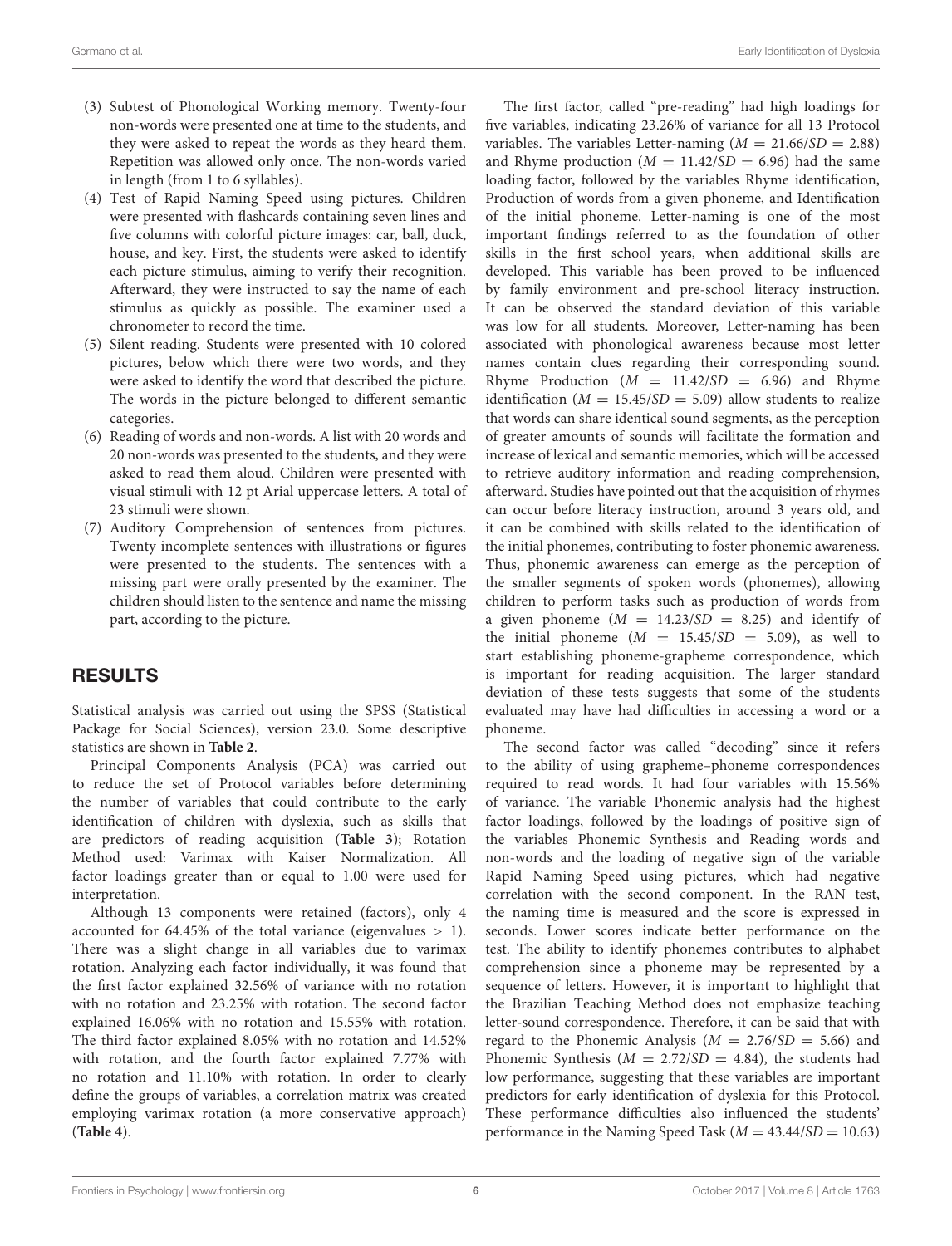<span id="page-6-0"></span>TABLE 2 | Distribution of mean (M), standard deviation (SD), minimum (min), and maximum values (max), and students' test scores at the 25th and 75th percentiles using the proposed protocol.

| <b>Tests</b>  | N   | <b>Minimum</b> | <b>Maximum</b> | M6    | SD    | 25%   | Median | 75%   |
|---------------|-----|----------------|----------------|-------|-------|-------|--------|-------|
| LN(23)        | 149 | 5.00           | 23.00          | 21.66 | 2.88  | 21.00 | 23.00  | 23.00 |
| RP (20)       | 149 | 0.00           | 20.00          | 11.42 | 6.96  | 5.00  | 13.00  | 18.00 |
| RI (/20)      | 149 | 0.00           | 20.00          | 15.45 | 5.09  | 12.50 | 18.00  | 19.00 |
| SS (/21)      | 149 | 0.00           | 21.00          | 19.38 | 3.41  | 19.00 | 21.00  | 21.00 |
| PWPh (/21)    | 149 | 0.00           | 22.00          | 18.68 | 3.53  | 18.00 | 20.00  | 21.00 |
| PhS (/21)     | 149 | 0.00           | 21.00          | 2.76  | 5.66  | 0.00  | 0.00   | 1.00  |
| PhA (/21)     | 149 | 0.00           | 20.00          | 2.72  | 4.84  | 0.00  | 0.00   | 4.00  |
| IPh (/21)     | 149 | 0.00           | 21.00          | 14.23 | 8.25  | 5.00  | 20.00  | 21.00 |
| WM (/24)      | 149 | 1.00           | 24.00          | 20.54 | 3.05  | 19.50 | 21.00  | 23.00 |
| RAN (seconds) | 149 | 20.00          | 80.00          | 43.44 | 10.63 | 35.00 | 42.00  | 51.00 |
| SR (/10)      | 149 | 2.00           | 10.00          | 8.95  | 1.52  | 8.00  | 10.00  | 10.00 |
| RWNW (/40)    | 149 | 0.00           | 40.00          | 17.15 | 16.08 | 0.00  | 16.00  | 34.00 |
| AC (/20)      | 149 | 0.00           | 28.00          | 19.32 | 2.51  | 19.00 | 20.00  | 20.00 |
|               |     |                |                |       |       |       |        |       |

LN, letter-naming; RP, rhyme production; RI, rhyme identification; SS, syllabic segmentation; PWPh, production of words from a given phoneme; PhS, phonemic synthesis; PhA, phonemic analysis; IPh, identification of the initial phoneme; WM, phonological working memory; RAN, rapid naming speed using pictures; SR, silent reading; RWNW, reading of words and non-words; AC, auditory comprehension of sentences from pictures.

<span id="page-6-1"></span>TABLE 3 | Principal component analysis with extraction sums of squared loadings and rotation sums of squared loadings (Varimax).

|              | Initial eigenvalues |                    |                           |              | <b>Extraction sums of squared loadings</b> |                                    | Rotation sums of squared loadings |                    |                           |  |
|--------------|---------------------|--------------------|---------------------------|--------------|--------------------------------------------|------------------------------------|-----------------------------------|--------------------|---------------------------|--|
| Factor       | Total               | $%$ of<br>Variance | <b>Cumulative</b><br>$\%$ | <b>Total</b> | $%$ of<br>Variance                         | <b>Cumulative</b><br>$\frac{0}{0}$ | <b>Total</b>                      | $%$ of<br>Variance | <b>Cumulative</b><br>$\%$ |  |
|              | 4.233               | 32.564             | 32.564                    | 4.233        | 32.564                                     | 32.564                             | 3.024                             | 23.259             | 23.259                    |  |
| $\mathbf{2}$ | 2.089               | 16.069             | 48.632                    | 2.089        | 16.069                                     | 48.632                             | 2.023                             | 15.565             | 38.824                    |  |
| 3            | 1.047               | 8.053              | 56.685                    | 1.047        | 8.053                                      | 56.685                             | 1.888                             | 14.526             | 53.350                    |  |
| 4            | 1.010               | 7.770              | 64.455                    | 1.010        | 7.770                                      | 64.455                             | 1.444                             | 11.105             | 64.455                    |  |
| 5            | 0.857               | 6.592              | 71.047                    |              |                                            |                                    |                                   |                    |                           |  |
| 6            | 0.746               | 5.736              | 76.782                    |              |                                            |                                    |                                   |                    |                           |  |
| 7            | 0.606               | 4.665              | 81.447                    |              |                                            |                                    |                                   |                    |                           |  |
| 8            | 0.571               | 4.394              | 85.841                    |              |                                            |                                    |                                   |                    |                           |  |
| 9            | 0.485               | 3.734              | 89.575                    |              |                                            |                                    |                                   |                    |                           |  |
| 10           | 0.427               | 3.288              | 92.863                    |              |                                            |                                    |                                   |                    |                           |  |
| 11           | 0.368               | 2.827              | 95.690                    |              |                                            |                                    |                                   |                    |                           |  |
| 12           | 0.321               | 2.472              | 98.162                    |              |                                            |                                    |                                   |                    |                           |  |
| 13           | 0.239               | 1.838              | 100.000                   |              |                                            |                                    |                                   |                    |                           |  |

since slow processing speed indicates that the student had difficulties in combining visual with phonological information, suggesting difficulties in reading words and non-words  $(M = 17.15/SD = 16.08).$ 

The third factor, called "Reading" had only two variables accounting for 14.56% of variance. Syllabic segmentation  $(M = 19.38/SD = 3.41)$  and Silent reading  $(M = 8.95/SD = 1.52)$ had higher factor loadings. Results indicated that the students had good performance in the Syllabic segmentation test, which does not depend on explicit instruction, and even preschoolers or illiterates have these skills. Silent reading test was the other variable correlated with this factor, which is a specific task that compares recognition between two words and that can be performed by readers without explicit syllable decodification, and the syllables may act as perceptual units in word recognition because of their phonological and orthographic properties, as

mentioned by [Ashby](#page-10-10) [\(2016\)](#page-10-10). Finally, the fourth factor was called "Auditory processing" and comprised the two last variables, accounting for 11.10% of variance and 64.45% of cumulative variance. Auditory Comprehension of sentences from picture  $(M = 19.32/SD = 2.51)$  and the Phonological Working memory  $(M = 20.54/SD = 3.05)$  comprise the last factor. These two variables are somehow correlated because the first one requires that previous information be temporarily stored in the phonological memory (phonological input store until all syntactic and semantic analyses have been completed). **[Table 5](#page-7-1)** shows the distribution of factors, according to the risk criteria – performance below the 25th percentile and at least 51% of the variables correlated with the factors represented by total variance explained by each factor. It can be seen from **[Table 5](#page-7-1)** that 34 students were identified by the first factor, 87 students by the second factor, 19 by the third factor, and 16 by the fourth factor.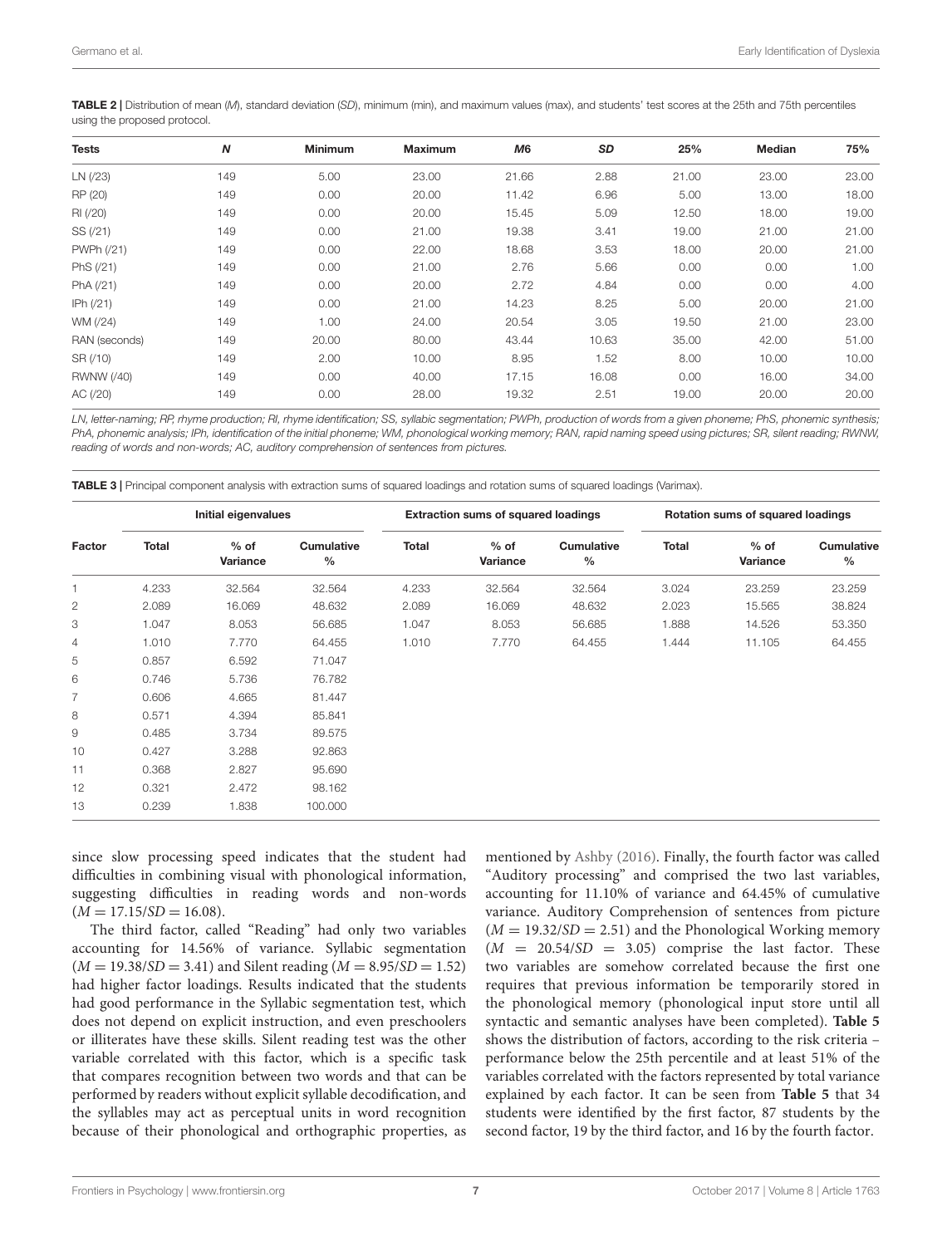<span id="page-7-0"></span>

|  | <b>TABLE 4</b>   Rotated factor loadings in PCA for the four components. |  |  |  |  |  |  |  |  |
|--|--------------------------------------------------------------------------|--|--|--|--|--|--|--|--|
|--|--------------------------------------------------------------------------|--|--|--|--|--|--|--|--|

| Variable      | Pre-<br>reading | Decoding  | Reading  | Auditory<br>processing |
|---------------|-----------------|-----------|----------|------------------------|
| LN (/23)      | $0.769*$        | 0.177     | 0.134    | $-0.226$               |
| RP (20)       | $0.769*$        | 0.000     | 0.060    | 0.254                  |
| RI (/20)      | $0.756*$        | 0.076     | 0.172    | 0.239                  |
| SS (/21)      | 0.101           | $-0.064$  | $0.815*$ | 0.259                  |
| PWPh (/21)    | $0.722*$        | 0.261     | 0.128    | 0.002                  |
| PhS (/21)     | 0.268           | $0.515*$  | 0.014    | 0.408                  |
| PhA (/21)     | 0.067           | $0.856*$  | $-0.005$ | 0.140                  |
| IPh $(21)$    | $0.687*$        | $-0.123$  | $-0.012$ | 0.444                  |
| WM (/24)      | 0.367           | 0.192     | 0.447    | $0.470*$               |
| RAN (seconds) | $-0.125$        | $-0.564*$ | $-0.452$ | 0.181                  |
| SR (/10)      | 0.172           | 0.339     | $0.703*$ | $-0.177$               |
| RWNW (/40)    | 0.018           | $0.657*$  | 0.507    | $-0.100$               |
| AC (/20)      | 0.092           | 0.027     | 0.003    | $0.724*$               |
|               |                 |           |          |                        |

LN, letter-naming; RP, rhyme production; RI, rhyme identification; SS, syllabic segmentation; PWPh, production of words from a given phoneme; PhS, phonemic synthesis; PhA, phonemic analysis; IPh, identification of the initial phoneme; WM, phonological working memory; RAN, rapid naming speed using pictures; SR, silent reading; RWNW, reading of words and non-words; AC, auditory comprehension of sentences from picture.  $p < 0.05$ .

## **DISCUSSION**

This research presented two studies. In study 1, the results indicated that it was possible to develop a screening protocol for early identification of children at risk for dyslexia in firstgrade students, using Brazilian Portuguese stimuli. As for Study 2, Principal Component Analysis revealed four factors accounting for 64.45% variance in all Protocol variables. These factors are

<span id="page-7-1"></span>TABLE 5 | Distribution of the factors according to the risk criteria (performance below the 25th percentile).

consistent with those reported in the National and International literature, and they have been associated with early signs of dyslexia.

Learning how to read in alphabetic systems require the acquisition and domain of associates each distinctive element of visual symbols onto units of sound (phonology). This correspondence process is called phonological recoding [\(Share,](#page-12-20) [1995\)](#page-12-20). Nevertheless, this mapping process is influenced by inconsistency in the symbol-to-sound mapping of orthographies. For example, in some Languages it's possible to notice that one letter or letter cluster can be associated with several sound pronunciations (e.g., English, Danish), whereas in other Languages, such as Italian and Spanish, there is a one-toone correspondence (one letter per sound). However, in some Languages, such as Portuguese and French, it is possible to find both irregularities and regularities, affecting recoding accuracy, which is in line with the reduced consistency of these languages [\(Ziegler and Goswami,](#page-12-21) [2006\)](#page-12-21).

The first factor found was denominated "pre-reading" because its variables can be observed before formal education. The "prereading" factor comprised the following tests: Letter-naming, Rhyme Production, Rhyme identification, Production of words from a given phoneme, and Identification of the initial phoneme. Letter naming has been considered as a major indicator because its possibility the association between a letter and sound (letterto-speech sound integration), which can be impaired in children with dyslexia. Although letter naming is considered to be one of the most important predictors of succeeding reading acquisition. However, it's important to note that it is strongly influenced by others factors, such as verbal abilities, teaching methods, and parental input. Letter naming is also closely correlated

| <b>Factors</b>      | <b>Tests</b>  | $\boldsymbol{n}$ | $\boldsymbol{n}$        | <b>Minimum</b> | <b>Maximum</b> | М     | SD    |
|---------------------|---------------|------------------|-------------------------|----------------|----------------|-------|-------|
|                     |               |                  | (risk criteria $<$ 25%) |                |                |       |       |
| Pre-reading         | LN (/23)      | 149              | 36                      | 5              | 23             | 21.66 | 2.88  |
|                     | RP (20)       | 149              | 38                      | $\circ$        | 20             | 11.42 | 6.96  |
|                     | RI (/20)      | 149              | 35                      | $\circ$        | 20             | 15.45 | 5.09  |
|                     | PWPh (/21)    | 149              | 44                      | $\circ$        | 22             | 18.68 | 3.53  |
|                     | IPh $(21)$    | 149              | 43                      | $\circ$        | 21             | 14.23 | 8.25  |
|                     | Total         |                  | 34                      |                |                |       |       |
| Decoding            | PhS (/21)     | 149              | 108                     | $\circ$        | 21             | 2.76  | 5.66  |
|                     | PhA (/21)     | 149              | 84                      | $\circ$        | 20             | 2.72  | 4.84  |
|                     | RAN (seconds) | 149              | 145                     | 20             | 80             | 43.44 | 10.63 |
|                     | RWNW (/40)    | 149              | 75                      | $\circ$        | 40             | 17.15 | 16.08 |
|                     | Total         |                  | 87                      |                |                |       |       |
| Reading             | SR (/10)      | 149              | 39                      | $\overline{c}$ | 10             | 8.95  | 1.52  |
|                     | SS (/21)      | 149              | 43                      | $\circ$        | 21             | 19.38 | 3.41  |
|                     | Total         |                  | 19                      |                |                |       |       |
| Auditory processing | WM (/24)      | 149              | 36                      | $\overline{1}$ | 24             | 20.54 | 3.05  |
|                     | AC (/20)      | 149              | 35                      | $\circ$        | 28             | 19.32 | 2.51  |
|                     | Total         |                  | 16                      |                |                |       |       |

LN, letter-naming; RP, rhyme production; RI, rhyme identification; SS, syllabic segmentation; PWPh, production of words from a given phoneme; PhS, phonemic synthesis; PhA, phonemic analysis; IPh, identification of the initial phoneme; WM, phonological working memory; RAN, rapid naming speed using pictures; SR, silent reading; RWNW, reading of words and non-words; AC, auditory comprehension of sentences from picture.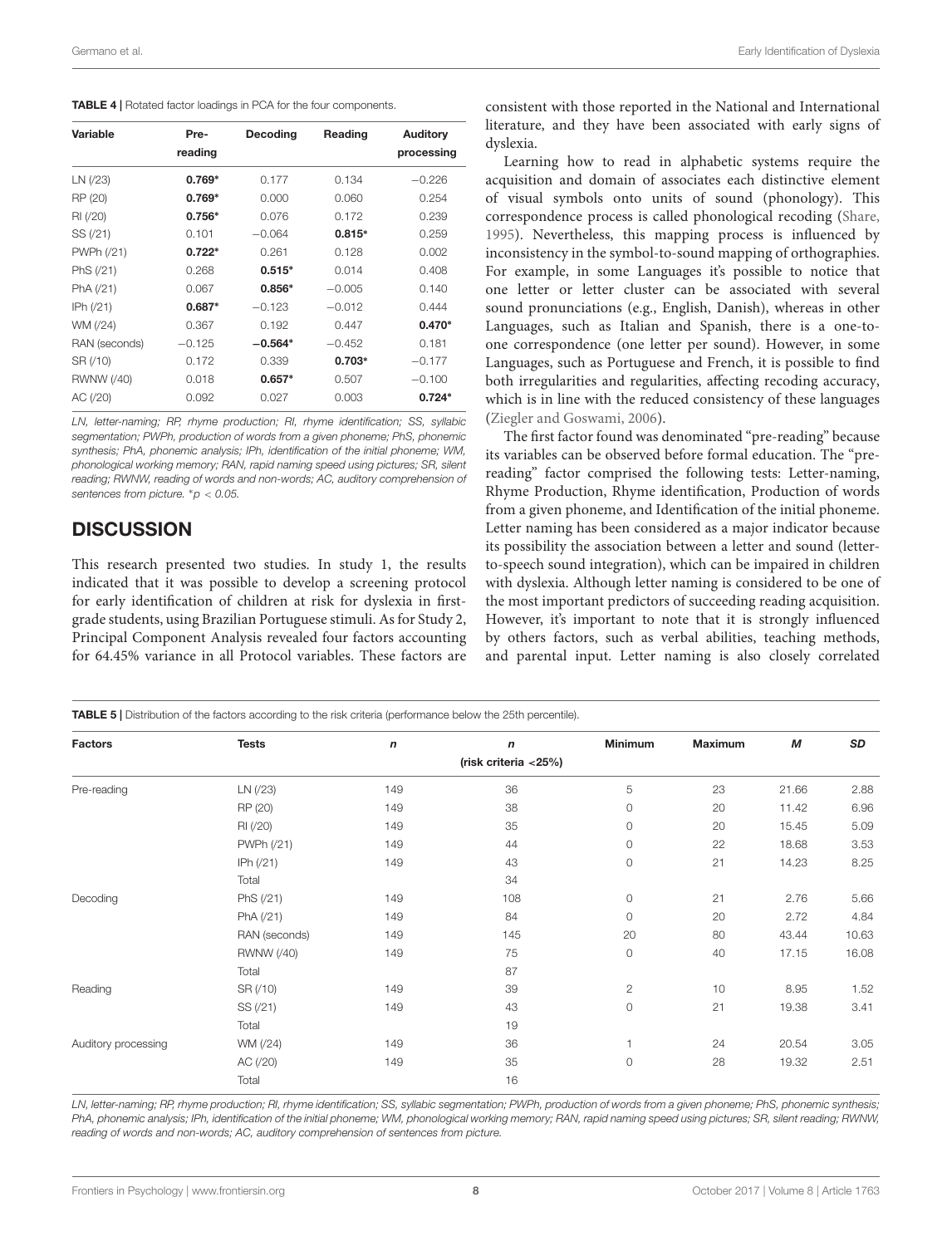with phonological awareness [\(Lerner and Lonigan,](#page-12-27) [2016\)](#page-12-27). The performance of letter knowledge and phonological awareness at kindergarten have been strongly referred as predictors for Firstgrade reading achievement. These findings were pointed even when variables, such as parental education level and teacher-rated academic competence [\(Ortiz et al.,](#page-12-28) [2012;](#page-12-28) [Lerner and Lonigan,](#page-12-27) [2016\)](#page-12-27); [Lerner and Lonigan](#page-12-27) [\(2016\)](#page-12-27) also discussed the influence of phonological awareness on the acquisition of letter knowledge.

Unfortunately, even though international researchers have pointed out the role of Letter-naming and teaching of letter-naming correspondence in several alphabetic languages, according to the Parâmetros curriculares nacionais da Língua Portuguesa [\(Brasil,](#page-10-11) [1997\)](#page-10-11) (National curricular parameters of Portuguese Language), the current understanding of the relationship between writing acquisition and writing skills confront entrenched beliefs that the phonics instruction domain is a prerequisite for language teaching, indicating that the two learning processes (literacy and language teaching itself) could occur simultaneously. Therefore, with regard to the Alphabetic language principles, the acquisition of alphabetic knowledge does not guarantee that the student will be able to understand or produce texts in writing. Finally, according to these parameters, teaching basic units could comprise not only reading comprehension, which does not mean that teaching words or sentences would not focus on specific didactic situations that would benefit students.

Perhaps, because of this lack of systematic approach to teaching, letter-naming skills have still been considered as one of the predictors to dyslexia, as reported in international studies on alphabetic language. [Kim et al.](#page-11-39) [\(2010\)](#page-11-39) and [Lerner and Lonigan](#page-12-27) [\(2016\)](#page-12-27) argued that for letter names that incorporated important traces of the corresponding sound. Therefore, knowing the name of a letter was a strong predictor to realize if the children knows the corresponding sound. However, this can be observed in children with good developed phonological awareness skills.

According to [Lonigan et al.](#page-12-29) [\(2009\)](#page-12-29), phonological awareness develops along a continuum awareness of large and concrete sound units (i.e., words, syllables) to awareness of small and abstract sound units (i.e., phonemes). The other variables correlated with Factor 1 concern the perception of large amounts of sounds (Rhymes) and the use of phoneme knowledge. The findings of this study showed that students had more difficulties with Identification of the Initial Phoneme than with Production of words from a given phoneme. Therefore, in these phonemic tests, students have to identify the first phoneme of the words (i.e., alliteration) and retrieve another word from the phonological long-term memory. Our results corroborate with those found in the literature suggesting that even before entering preschool, children learn some basic language skills and notions (detection, rhyming, and alliteration) that will facilitate the development of reading skills based on a variety of life experiences. These experiences contribute to their acquisition of receptive vocabulary phonological skills, and narrative understanding and production [\(Hayes and Slater,](#page-11-11) [2008;](#page-11-11) [Manz et al.,](#page-12-6) [2010\)](#page-12-6). With regard to Phonemic awareness, as mentioned by [Silvén et al.](#page-12-30) [\(2002\)](#page-12-30), this finding may support the assumption that conscious access to speech patterns is

influenced, at least indirectly, by advances in implicit phonetic and phonotactic representations that can be related to language development during the 1st year of life. [Ouellette and Haley](#page-12-31) [\(2013\)](#page-12-31) stated that the principal motivation for considering the role of vocabulary in the emergence of phonemic awareness could be associated with the first words stored in mental lexicon. As new words are added, segmental representation becomes necessary so that similar sounding items are not confused with each other. Essentially, increased extensiveness of oral vocabulary causes restructuring, by which there are more specific phonemic-level representations. Accordingly, [Law et al.](#page-12-32) [\(2016\)](#page-12-32) evaluated a group of pre-reading children with a family risk for dyslexia. As results, the authors founded that there was an influence of phonological and morphological awareness on reading development. According to [Morris et al.](#page-12-33) [\(2012\)](#page-12-33), morphological awareness can be defined as the explicit awareness and ability to manipulate and reflect upon the morphemic structure of words, which has already been demonstrated in prereading children. The results obtained suggest that phonological awareness is a relevant component of morphological awareness, independent of reading experience. It is also important to highlight that in the present study, the variables correlated with factor 2, corroborate those reported in the study of [Hulme](#page-11-0) [et al.](#page-11-0) [\(2015\)](#page-11-0), who found that children at risk for dyslexia show general deficits in oral language skills in the preschool years. Those deficits are presented in a way that a percentage of these children satisfy the criteria for language impairment diagnosis. Poor oral language skills, in turn, appear to affect the later development of decoding (through problems in acquiring letter-sound knowledge and phoneme awareness) as well as reading comprehension abilities. Based on these international studies, it can be said that the variables correlated with the first factor proved important as predictive variables in the Brazilian Portuguese Language. As an alphabetic language, difficulties in acquiring letter naming and initial phonological awareness skills can be seen as a sign of reading difficulties.

Thus, the 2nd factor was comprised the following tests: Phonemic Synthesis, Phonemic analysis, Rapid Naming Speed using pictures, and Reading of words and non-words. As described by [Ouellette and Haley](#page-12-31) [\(2013\)](#page-12-31), phonemic awareness can also be categorized based on how it is being used. Specifically, explicit awareness at the level of the phoneme includes both analytic (ability to break a word down into constituent sounds) and synthetic skills (combining sounds together to make a larger segment, such as word). Analysis tasks are more difficult than synthesis tasks. Our findings showed that phonemic analysis and phonemic synthesis had different loadings; however, the students had similar performance (mean) on the tests of phonemic analysis and phonemic synthesis. Furthermore, our findings also showed difficulties in reading words and non-words and a negative loading for Rapid Naming Speed (RAN). This suggests that difficulties in decoding skills were related with slow phonological access. Evaluating the double deficit hypothesis, Brazilian and International studies [\(Wolf and Bowers,](#page-12-22) [1999;](#page-12-22) [Andrade et al.,](#page-10-12) [2013;](#page-10-12) [Silva and Capellini,](#page-12-34) [2013;](#page-12-34) [De Groot](#page-11-40) [et al.,](#page-11-40) [2017\)](#page-11-40), demonstrated the relationship among phonological awareness difficulties, dyslexia, and impaired RAN. [Hulme et al.](#page-11-0)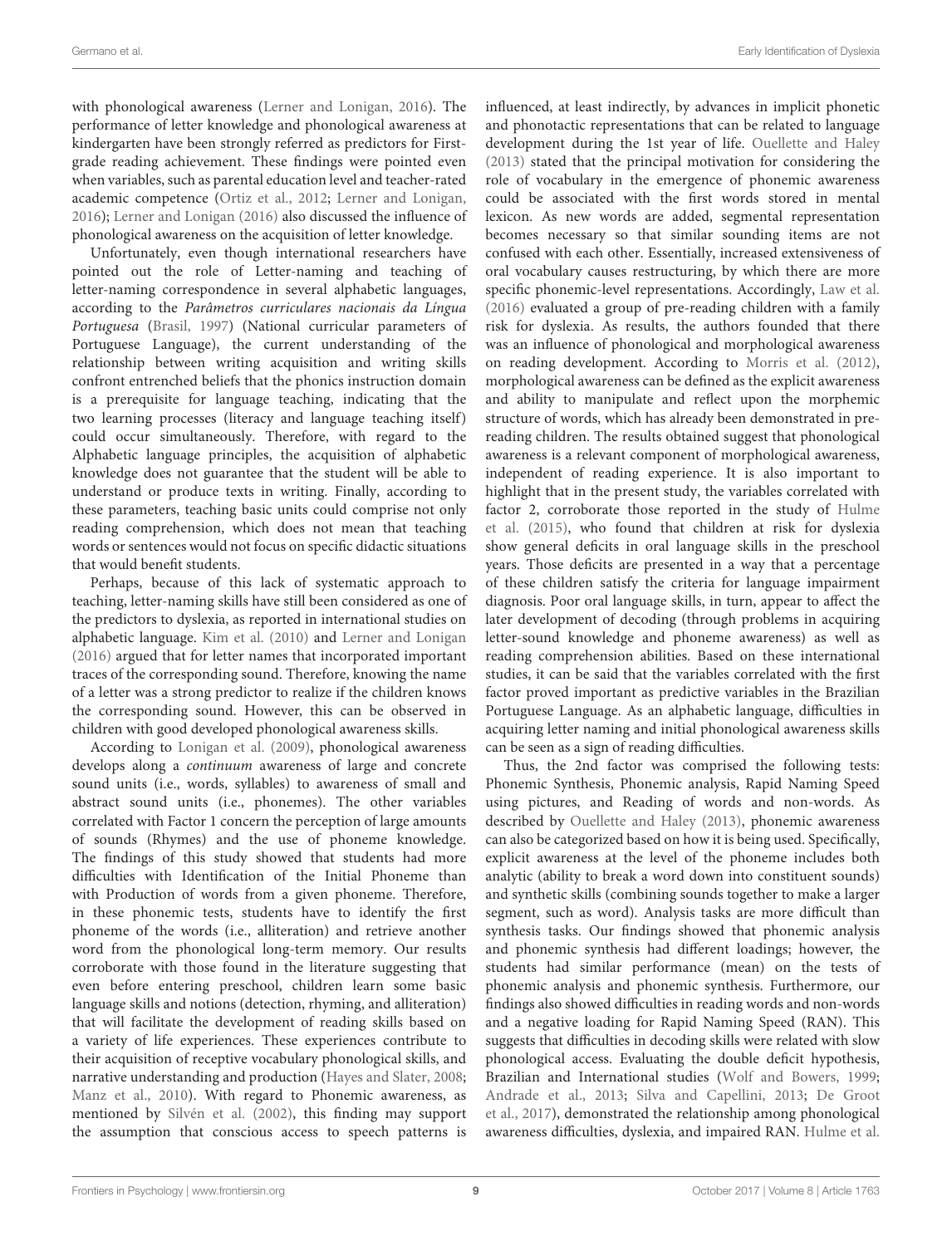[\(2015\)](#page-11-0) argued that phoneme awareness and letter knowledge are the most important predictors of early word-reading skills across several languages, and there is evidence of reciprocal interaction between them. Extending these ideas mentioned before [\(Shaywitz](#page-12-0) [and Shaywitz,](#page-12-0) [2005;](#page-12-0) [Kirby et al.,](#page-12-1) [2010;](#page-12-1) [Snowling,](#page-12-2) [2013;](#page-12-2) [Hulme](#page-11-0) [et al.,](#page-11-0) [2015\)](#page-11-0). [Kirby et al.](#page-12-1) [\(2010\)](#page-12-1) examined RAN effects across languages and the impact of its relationship to reading. These authors also reviewed the instructional literature aiming to improve and to use RAN as a predictor of RTI. They concluded that RAN is uniquely associated with a variety of reading tasks across orthographies, and that the use of RAN measures would be very useful for early identification.

The third factor was called "reading" and had only two variables. It was composed of the tests Syllabic segmentation and Silent reading. Syllabic segmentation is one of the skills that does not depend on explicit instruction. Our results might suggest that students had good performance on Syllabic segmentation, but they had some difficulties in the reading tests. One possible explanation is that in the test of silent reading they could use the visual or orthographic routes instead of the phonological route. Thus, the orthographic process occurs when groups of letters or entire words are processed as single units rather and not as a sequence of grapheme–phoneme correspondences, which is related to phonological processing [\(Ehri,](#page-11-41) [1997;](#page-11-41) [Pinheiro et al.,](#page-12-4) [2008;](#page-12-4) [Oliveira and Capellini,](#page-12-9) [2010;](#page-12-9) [Mota et al.,](#page-12-10) [2012;](#page-12-10) [Majerus and Cowan,](#page-12-35) [2016\)](#page-12-35). Moreover, [Kirby](#page-12-1) [et al.](#page-12-1) [\(2010\)](#page-12-1) stated that because of the orthographic process, it's possible to establish the mechanism of quickly recognition of very frequent or familiar [\(Morris et al.,](#page-12-15) [1998;](#page-12-15) [Vaessen et al.,](#page-12-16) [2009\)](#page-12-16). Since the reading test was composed of reading words and non-words, both variables correlated with factor 3 may demonstrate that simpler phonological awareness skills (e.g., Syllabic segmentation) can contribute to early identification of dyslexia because syllabic segmentation does not depend on reading instruction and is not related to oral language acquisition. The other variable, the variable related to Reading, will also contribute for early identification of dyslexia since it's enables evaluation of the reading level, considering the use of the lexical route and the phonological route. In a study addressing cross-language reading comparison, [Ziegler](#page-12-21) [and Goswami](#page-12-21) [\(2006\)](#page-12-21) reported that one of the most significant findings was that the students who were acquiring reading in orthographically consistent languages (Greek, Finnish, German, Italian, and Spanish) were close to ceiling in both word and non-word reading by the middle of first grade. Unfortunately, this was not observed in the Brazilian population studied. In contrast, the standard deviation of this test for Brazilian Portuguese Language was large (students who were not able to read a single word). According to [Scliar-Cabral](#page-12-5) [\(2003\)](#page-12-5), Brazilian Portuguese is also considered to be transparent, and reading can be performed only when the grapheme-phoneme matching rules are known and phonological decoding is used, mostly at the beginning of literacy. However, it is worth highlighting that despite the existence of the National curricular parameters of Portuguese language [\(Brasil,](#page-10-11) [1997\)](#page-10-11) there is no systematic teaching of grapheme–phoneme correspondence rules. The findings shown in **[Table 5](#page-7-1)** can be justified by the lack of systematic

teaching, and because of this, factor 2 ("Decoding") identified a larger number of students, when compared with factors 1, 3, and 4. Factor 2 was composed of the Phonemic tests Rapid Naming Speed using pictures and Reading of words and nonwords.

The 4th factor comprised the tests of Auditory Comprehension of sentences from pictures and Phonological Working memory. A deficit in verbal short-term memory is well documented in dyslexia and can be observed in tasks such as reading longer pseudowords or sequences are used, specially repeating 4 to 6-syllable pseudowords that are related with phonological deficits [\(Ramus and Ahissar,](#page-12-36) [2012\)](#page-12-36). [Baddeley](#page-10-9) [\(1986\)](#page-10-9) defined phonological memory as the coding of information, a sound-based representation system for temporary storage, that can be measured by immediate recall of verbally presented material (e.g., repetition of nonwords), as also reported by [Lonigan et al.](#page-12-29) [\(2009\)](#page-12-29). Studies [\(Ehri,](#page-11-41) [1997;](#page-11-41) [Pinheiro et al.,](#page-12-4) [2008;](#page-12-4) [Oliveira and Capellini,](#page-12-9) [2010;](#page-12-9) [Mota et al.,](#page-12-10) [2012;](#page-12-10) [Majerus and Cowan,](#page-12-35) [2016\)](#page-12-35) reported that dyslexia children have difficulties in phonological awareness, and this difficulties can still be observed in adults with a history of dyslexia. This difficulty plays an important rule to characterize the dyslexia profile, suggesting that the reduction of the amount of phonological and graphemic information that can be co-activated during the reading process can influence the recoding reading process, when grapheme– phoneme correspondence are not yet automatized, leading to difficulties in reading comprehension. Therefore, it's important that the children have an efficient phonological memory that enable the maintenance of an accurate representation of the correspondence grapheme–phonemes while word decoding and, consequently, allocate more cognitive resources to comprehension processes. [\(Lonigan et al.,](#page-12-29) [2009\)](#page-12-29). Spokenlanguage comprehension and processing depend on the accurate isolation and interpretation of meaningful units of speech such as words, sentences, or utterances. Such highlevel perceptual units correspond to the consolidation of basal acoustic-phonetic cues that can be categorized within various time scales corresponding to various phonological grain size units. Therefore, in order to have a good performance in Auditory Comprehension of sentences from pictures, the students evaluated were able to decode phonological information.

Finally, it is possible to identify the variables for the Screening Protocol for Early Identification of Reading Problems in Brazilian children enrolled in first grade, according to the order of the predictive value of each variable, which was as follows: Letternaming, Rhyme Production, Rhyme identification, Production of words from a given phoneme, Identification of the initial phoneme, Phonemic analysis, Reading of words and nonwords, Phonemic Synthesis, Rapid Naming Speed using pictures, Syllabic segmentation, Silent reading, Auditory Comprehension of sentences from picture, and Phonological Working memory. Combined, these three factors (Pre-reading, Decoding, and Reading) accounted for 53.35% of the students' performance on the Protocol, and thus these factors would be statically sufficient to create a version of the protocol proposed. However, future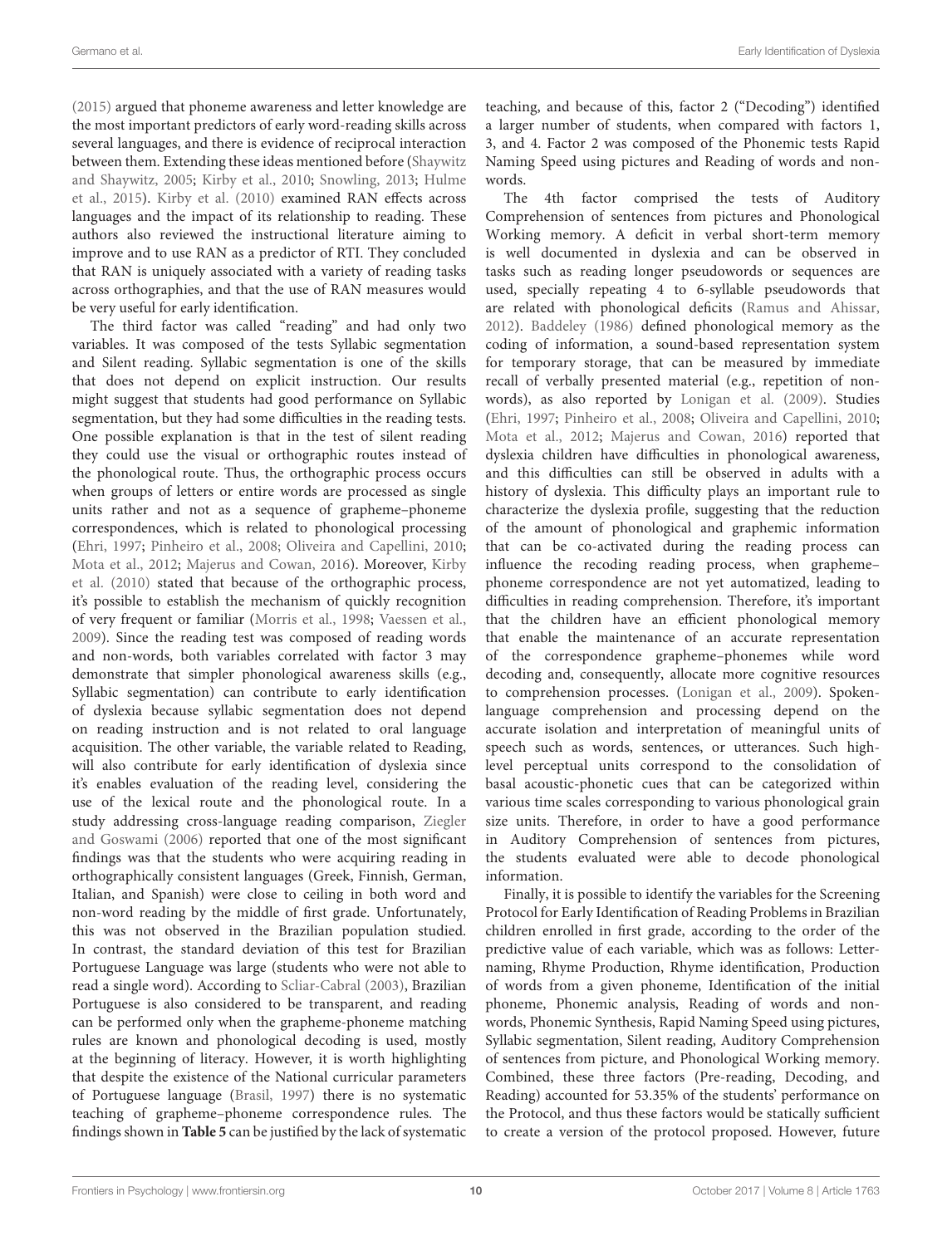studies are necessary to verify the exclusion of the 4th factor (Auditory processing).

Our findings are in agreement with those found by [Thompson](#page-12-3) [et al.](#page-12-3) [\(2015\)](#page-12-3), who indicated that early identification of "reading problems" is difficult, and the development of assessment protocols for this age and grade level are extremely important, as they can prevent future learning damages. Furthermore, our findings also suggest that early language problems can be considered as risk factors for dyslexia, but they can be also considered as risk factors for this disability for children entering school. Although Principal components Analysis revealed four factors, it is important to highlight that future analysis are still necessary to investigate the underlying factors affecting test items. However, if we take into account the educational reality in Brazil, the screening protocol proposed accomplished one of its main goals, which is helping professionals, such as teachers, Speech Language Therapists, and others to identify students at risk for dyslexia or other reading problems in 1st grade, since this type of protocols are practically non-existent in the country. In Brazil, one of the issues related to the identification of children at risk for dyslexia is the long period of time until they are referred to diagnostic centers. This results is consistent with the view that many children who have language delay and receive proper treatment can learn how to read. However, it is worth mentioning that these children continue at risk of having difficulties in reading skills and can present others difficulties, including social problems.

## **CONCLUSION**

Results indicated that screening protocol developed in the present study showed four major factors: pre-reading (Letter-naming, Rhyme production, Rhyme identification, Production of words from a given phoneme, Identification of the initial phoneme); decodification (Phonemic synthesis, Phonemic analysis, Rapid Naming Speed using pictures, Reading of words and non-words);

#### **REFERENCES**

- <span id="page-10-2"></span>Alloway, T. P., Gathercole, S. E., Adams, A.-M., Willis, C., Eaglen, R., and Lamont, E. (2005). Working memory and phonological awareness as predictors of progress towards early learning goals at school entry. Br. J. Dev. Psychol. 23, 417–426. [doi: 10.1348/026151005X26804](https://doi.org/10.1348/026151005X26804)
- <span id="page-10-12"></span>Andrade, O. V., Andrade, P. E., and Capellini, S. A., (2013). Identificação precoce do risco para transtornos da atenção e da leitura em sala de aula. Psicol. Teoria Pesqui. 29, 167–176. [doi: 10.1590/S0102-377220130002](https://doi.org/10.1590/S0102-37722013000200006) [00006](https://doi.org/10.1590/S0102-37722013000200006)
- <span id="page-10-0"></span>Andrade, O. V. C. A., Prado, P. S. T., and Capellini, S. A., (2011). Desenvolvimento de ferramentas pedagógicas para identificação de escolares de risco para a dislexia. Rev. Psicopedag. 28, 14–28.
- <span id="page-10-3"></span>Araújo, S., Faísca, L., Reis, A., Marques, J. F., and Petersson, K. M. (2016). Visual naming deficits in dyslexia: an ERP investigation of different processing domains. Neuropsychologia 91, 61–76. [doi: 10.1016/j.neuropsychologia.2016.](https://doi.org/10.1016/j.neuropsychologia.2016.07.007) [07.007](https://doi.org/10.1016/j.neuropsychologia.2016.07.007)
- <span id="page-10-5"></span>Araújo, S., Pacheco, A., Faísca, L., Petersson, K. M., and Reis, A. (2010). Visual rapid naming and phonological abilities: different subtypes in dyslexic children. Int. J. Psychol. 45, 443–452. [doi: 10.1080/00207594.2010.](https://doi.org/10.1080/00207594.2010.499949) [499949](https://doi.org/10.1080/00207594.2010.499949)

reading (Silent Reading and Syllabic segmentation); and Auditory processing (Phonological working memory and comprehension of sentences from pictures) to identify Brazilian Portuguese speaking children at risk for dyslexia.

Based on the PCA carried out, our findings showed the effective use of the proposed Screening Protocol to analyze the predictive factors that can explain later reading achievement.

#### ETHICS STATEMENT

This study was carried out in accordance with the recommendations of 'Frontiers guidelines' with written informed consent from all subjects. All subjects gave written informed consent in accordance with the Declaration of Helsinki. The protocol was approved by the 'Ethics Committee of Faculty of Philosophy and Sciences, São Paulo State University "Júlio de Mesquita Filho" (FFC/UNESP).'

#### AUTHOR CONTRIBUTIONS

GG, AC, and SC had substantial contributions to the conception or design of the work; or the acquisition, analysis, or interpretation of data for the work; drafting the work or revising it critically for important intellectual content; final approval of the version to be published; agreement to be accountable for all aspects of the work in ensuring that questions related to the accuracy or integrity of any part of the work are appropriately investigated and resolved.

## ACKNOWLEDGMENTS

The authors are grateful for the financial support provided by CNPq, The National Council for Scientific and Technological Development (Universal Notice MCT/CNPq number 14/2012).

- <span id="page-10-10"></span>Ashby, J. (2016). "Why does prosody accompany fluency? Re-conceptualizing the role of phonology in reading," in Reading Fluency, eds A. Khateb and I. Bar-Kochva (Berlin: Springer International Publishing), 65–89. [doi: 10.1007/978-3-](https://doi.org/10.1007/978-3-319-30478-6_5) [319-30478-6\\_5](https://doi.org/10.1007/978-3-319-30478-6_5)
- <span id="page-10-9"></span>Baddeley, A. D. (1986). Working Memory. Oxford: Oxford University Press.
- <span id="page-10-8"></span>Badian, N. A. (2001). Phonological and orthographic processing: their roles in reading prediction. Ann. Dyslexia 51, 179–202. [doi: 10.1007/s11881-001-](https://doi.org/10.1007/s11881-001-0010-5) [0010-5](https://doi.org/10.1007/s11881-001-0010-5)
- <span id="page-10-1"></span>Bradley, L., and Bryant, P. E. (1983). Categorizing sounds and learning to read: a causal connection. Nature 301, 419–421. [doi: 10.1038/301419a0](https://doi.org/10.1038/301419a0)
- <span id="page-10-11"></span>Brasil (1997). Secretaria de Educação Fundamental. Parâmetros Curriculares Nacionais: Língua Portuguesa. Brasília: Secretaria de Educação Fundamental.
- <span id="page-10-4"></span>Brizzolara, D., Chilosi, A., Cipriani, P., Di Filippo, G., Gasperini, F., Mazzotti, S., et al. (2006). Do phonologic and rapid automatized naming deficits differentially affect dyslexic children with and without a history of language delay? A study of Italian dyslexic children. Cogn. Behav. Neurol. 19, 141–149. [doi: 10.1097/01.wnn.0000213902.59827.19](https://doi.org/10.1097/01.wnn.0000213902.59827.19)
- <span id="page-10-7"></span>Brunswick, N., Martin, G. N., and Rippon, G. (2012). Early cognitive profiles of emergent readers: a longitudinal study.J. Exp. Child Psychol. 111, 268–285. [doi: 10.1016/j.jecp.2011.08.001](https://doi.org/10.1016/j.jecp.2011.08.001)
- <span id="page-10-6"></span>Câmera, J. R. (1970a). Estrutura da Língua Portuguesa. Petrópolis: Vozes.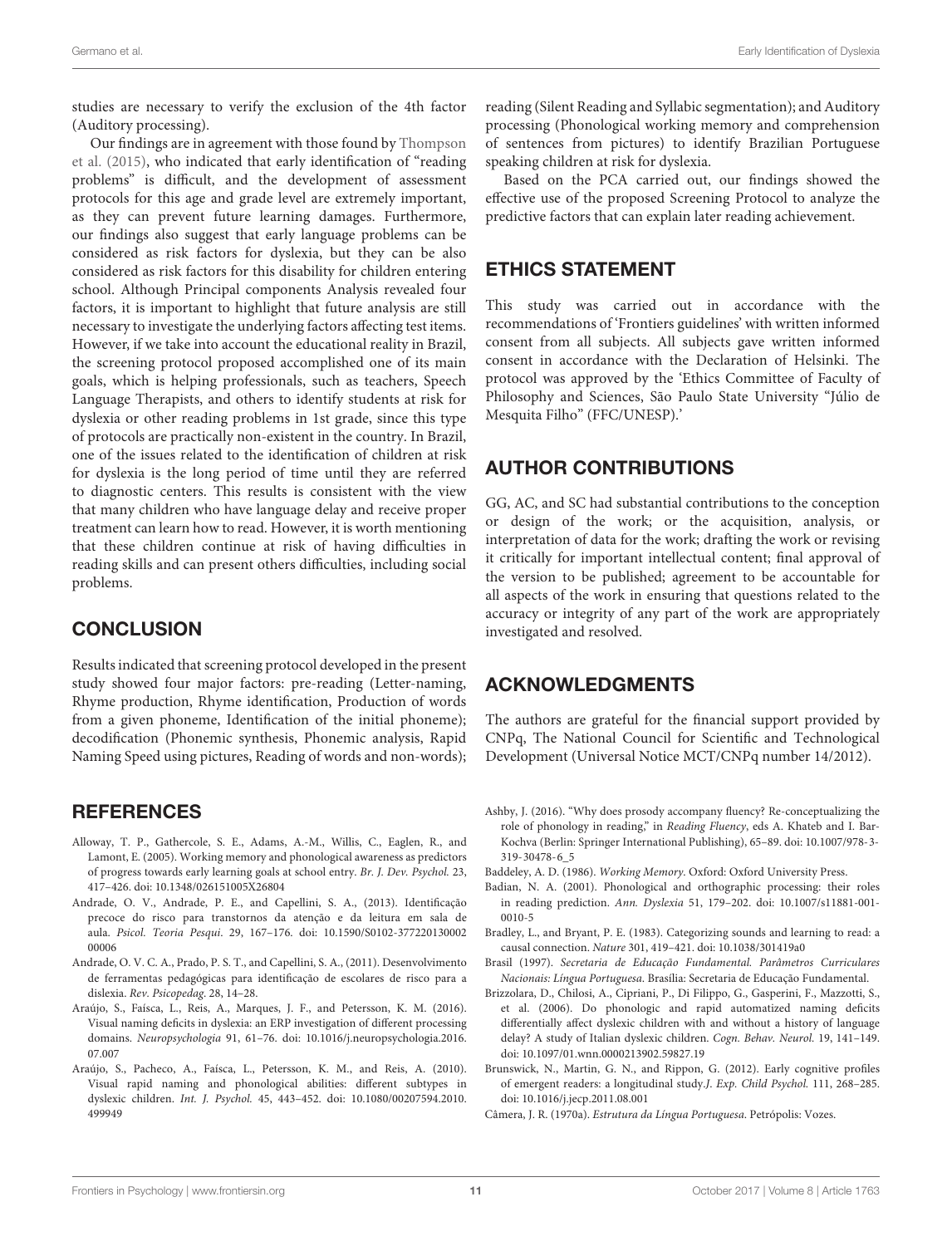- <span id="page-11-27"></span>Câmera, J. R. (1970b). Problemas de Linguística Descritiva, 3. Edn. Petrópolis: Vozes.
- <span id="page-11-2"></span>Capellini, S. A., César, A. B. P., and Germano, G. D. (2015). Early identification of reading problems: preliminary study with students of 1st grade. Proc. Soc. Behav. Sci. 174, 1351–1355. [doi: 10.1016/j.sbspro.2015.01.758](https://doi.org/10.1016/j.sbspro.2015.01.758)
- <span id="page-11-26"></span>Capellini, S. A., César, A. B. P., and Germano, G. D. (2017). Protocolo de Identificação Precoce dos Problemas de Leitura. Booktoy: Livraria e Editora.
- <span id="page-11-23"></span>Capellini, S. A., and Conrado, T. L. B. C. (2009). Desempenho de escolares com e sem dificuldades de aprendizagem de ensino particular em habilidade fonológica, nomeação rápida, leitura e escrita. Rev. CEFAC 11, 183–193. [doi: 10.1590/S1516-18462009005000002](https://doi.org/10.1590/S1516-18462009005000002)
- <span id="page-11-1"></span>Capellini, S. A., Sampaio, M. N., Fukuda, M. T. M., Oliveira, A. M., Fadini, C. C., and Martins, M. A. (2009). Protocolo de identificação precoce dos problemas de leitura: estudo preliminar com escolares de 1o ano escolar. Rev. Psicopedag. 26, 367–375.
- <span id="page-11-31"></span>Cardoso-Martins, C., and Pennington, B. F. (2004). The relationship between phoneme awareness and rapid serial naming skills and literacy acquisition: the role of developmental period and reading ability. Sci. Stud. Read. 8, 27–52. [doi: 10.1207/s1532799xssr0801\\_3](https://doi.org/10.1207/s1532799xssr0801_3)
- <span id="page-11-8"></span>Carroll, J. M., Mundy, I. R., and Cunningham, A. J. (2014). The roles of family history of dyslexia, language, speech production and phonological processing in predicting literacy progress. Dev Sci. 17, 727–742. [doi: 10.1207/](https://doi.org/10.1207/s1532799xssr0801_3) [s1532799xssr0801\\_3](https://doi.org/10.1207/s1532799xssr0801_3)
- <span id="page-11-36"></span>Catts, H. W., and Hogan, T. P. (2003). Language basis of reading disabilities and implications for early identification and remediation. Read Psychol. 24, 223–246. [doi: 10.1080/02702710390227314](https://doi.org/10.1080/02702710390227314)
- <span id="page-11-15"></span>Cervera-Mérida, J. F., and Ygual-fernández, A. (2003). Intervención logopédica en los trastornos fonológicos desde el paradigma psicolingüístico del procesamiento del habla. Rev. Neurol. 36, 39–53.
- <span id="page-11-14"></span>Chard, D. J., and Dickson, S. V. (1999). Phonological awareness instructional and assessment guidelines. Interv. Sch. Clin. 34, 261–270. [doi: 10.1007/BF0264](https://doi.org/10.1007/BF02648171) [8171](https://doi.org/10.1007/BF02648171)
- <span id="page-11-37"></span>Chaves-Sousa, S., Santos, S., Viana, F. L., Vale, A. P., Cadime, I., Prieto, G., et al. (2016). Development of a word reading test: identifying students at-risk for reading problems. Learn Individ. Diff. 56, 159–166. [doi: 10.1016/j.lindif.2016.](https://doi.org/10.1016/j.lindif.2016.11.008) [11.008](https://doi.org/10.1016/j.lindif.2016.11.008)
- <span id="page-11-38"></span>Clark, H., and Clark, E. (1977). Psychology and Language. New York, NY: Harcourt Brace Jovanovic.
- <span id="page-11-12"></span>Coltheart, M., Rastle, K., Perry, C., Langdon, R., and Ziegler, J. (2001). DRC: a dual route cascaded model of visual word recognition and reading aloud. Psychol. Rev. 108:204. [doi: 10.1037/0033-295X.108.1.204](https://doi.org/10.1037/0033-295X.108.1.204)
- <span id="page-11-40"></span>De Groot, B. J., Van den Bos, K. P., Van der Meulen, B. F., and Minnaert, A. E. (2017). Rapid naming and phonemic awareness in children with or without reading disabilities and/or ADHD. J. Learn. Disabil. 50, 168–179. [doi: 10.1177/](https://doi.org/10.1177/0022219415609186) [0022219415609186](https://doi.org/10.1177/0022219415609186)
- <span id="page-11-20"></span>De Jong, P. F., and Olson, R. K. (2004). Early predictors of letter knowledge. J. Exp. Child Psychol. 88, 254–273. [doi: 10.1016/j.jecp.2004.03.007](https://doi.org/10.1016/j.jecp.2004.03.007)
- <span id="page-11-6"></span>De Jong, P. F., and Van der Leij, A. (1999). Specific contributions of phonological abilities to early reading acquisition: results from a Dutch latent variable longitudinal study. J. Educ. Psychol. 91, 450–476. [doi: 10.1037/0022-](https://doi.org/10.1037/0022-0663.91.3.450) [0663.91.3.450](https://doi.org/10.1037/0022-0663.91.3.450)
- <span id="page-11-22"></span>Denckla, M. B., and Rudel, R. (1976). Rapid "automatized" naming (RAN): dyslexia differentiated from other learning disabilities. Neuropsychologia 14, 471–479. [doi: 10.1016/0028-3932\(76\)90075-0](https://doi.org/10.1016/0028-3932(76)90075-0)
- <span id="page-11-13"></span>Duncan, L. G., Castro, S. L., Defior, S., Seymour, P. H., Baillie, S., Leybaert, J., et al. (2013). Phonological development in relation to native language and literacy: variations on a theme in six alphabetic orthographies. Cognition 127, 398–419. [doi: 10.1016/0028-3932\(76\)90075-0](https://doi.org/10.1016/0028-3932(76)90075-0)
- <span id="page-11-41"></span>Ehri, L. C. (1997). "Learning to read and learning to spell are one and the same, almost," in Learning to spell: Research, Theory, and Practice Across Languages, eds C. A. Perfetti, L. Rieben, and M. Fayol (Mahwah, NJ: Lawrence Erlbaum Associates), 237–268.
- <span id="page-11-3"></span>Fadini, C. C., and Capellini, S. A. (2011). Treinamento de habilidades fonológicas em escolares de risco para dislexia. Rev. Psicopedag. 28, 3–13.
- <span id="page-11-25"></span>Franceschini, S., Gori, S., Ruffino, M., Pedrolli, K., and Facoetti, A. (2012). A causal link between visual spatial attention and reading acquisition. Curr. Biol. 22, 814–819. [doi: 10.1016/j.cub.2012.03.013](https://doi.org/10.1016/j.cub.2012.03.013)
- <span id="page-11-4"></span>Fukuda, M. T. M., and Capellini, S. A. (2011). Treinamento de habilidades fonológicas e correspondência grafema-fonema em crianças de risco para dislexia. Rev. CEFAC 13, 227–235. [doi: 10.1590/S1516-18462010005000074](https://doi.org/10.1590/S1516-18462010005000074)
- <span id="page-11-5"></span>Fukuda, M. T. M., and Capellini, S. A. (2012). Programa de Intervenção Fonológica associado à correspondência grafema-fonema em escolares de risco para a dislexia. Psicol. Refl. Crít. 25, 783–790. [doi: 10.1590/S0102-79722012000](https://doi.org/10.1590/S0102-79722012000400018) [400018](https://doi.org/10.1590/S0102-79722012000400018)
- <span id="page-11-33"></span>Galin, D., Raz, J., Fein, G., Johnstone, J., Herron, J., and Yingling, C. (1992). EEG spectra in dyslexic and normal readers during oral and silent reading. Electroencephalogr. Clin. Neurophysiol. 82, 87–101. [doi: 10.1016/0013-4694\(92\)](https://doi.org/10.1016/0013-4694(92)90151-7) [90151-7](https://doi.org/10.1016/0013-4694(92)90151-7)
- <span id="page-11-19"></span>Gathercole, S. E., and Baddeley, A. D. (1989). Evaluation of the role of phonological STM in the development of vocabulary in children: a longitudinal study. J. Mem. Lang. 28, 200–213. [doi: 10.1016/0749-596X\(89\)90044-2](https://doi.org/10.1016/0749-596X(89)90044-2)
- <span id="page-11-18"></span>Gathercole, S. E., Service, E., Hitch, G. J., Adams, A. M., and Martin, A. J. (1999). Phonological short-term memory and vocabulary development: further evidence on the nature of the relationship. Appl. Cogn. Psychol. 13, 65–77. [doi: 10.1002/\(SICI\)1099-0720\(199902\)13:1<65::AID-ACP548>3.0.CO;2-O](https://doi.org/10.1002/(SICI)1099-0720(199902)13:1<65::AID-ACP548>3.0.CO;2-O)
- <span id="page-11-32"></span>Gathercole, S. E., Willis, C. S., Baddeley, A. D., and Emslie, H. (1994). The children's test of nonword repetition: a test of phonological working memory. Memory 2, 103–127. [doi: 10.1080/09658219408258940](https://doi.org/10.1080/09658219408258940)
- <span id="page-11-29"></span>Germano, G. D. (2011). Instrumento de Avaliação Metafonológica Para Caracterização de Escolares com Dislexia, Transtornoe Dificuldades de Aprendizagem. Doctorate's thesis, Universidade Estadual Paulista Júlio de Mesquita Filho, Marília.
- <span id="page-11-28"></span>Germano, G. D., and Capellini, S. A. (2008). Eficácia do programa de remediação auditivo-visual computadorizado em escolares com dislexia. Pró Fono Rev. Actual. Cient. 20, 237–242. [doi: 10.1590/S0104-56872008000400006](https://doi.org/10.1590/S0104-56872008000400006)
- <span id="page-11-17"></span>Germano, G. D., and Capellini, S. A. (2011). Performance of students with dyslexia, learning disabilities and learning difficulties in metaphonological abilities tests (PROHFON). J. Soc. Bras. Fonoaudiol. 23, 135–141. [doi: 10.1590/](https://doi.org/10.1590/S2179-64912011000200010) [S2179-64912011000200010](https://doi.org/10.1590/S2179-64912011000200010)
- <span id="page-11-9"></span>Germano, G. D., Reilhac, C., Capellini, S. A., and Valdois, S. (2014). The phonological and visual basis of developmental dyslexia in Brazilian Portuguese reading children. Front. Psychol. 5:1169. [doi: 10.3389/fpsyg.2014.01169](https://doi.org/10.3389/fpsyg.2014.01169)
- <span id="page-11-30"></span>Gipstein, M., Brady, S., and Fowler, A. (2001). "Questioning the role of syllables and rimes in early phonological awareness," in Early Identification and Remediation of Reading Disability, Second Edn, ed. M. Masland (Parkton, MD: York Press), 179–216.
- <span id="page-11-10"></span>Godoy, D. M., and Pinheiro, A. (2013). O Que Sabemos Sobre A Contribuição da Consciência Fonêmica Para A Aprendizagem Inicial da Leitura e da Escrita. A Aprendizagem da Leitura e da Escrita. São Paulo: Vetor.
- <span id="page-11-16"></span>Gombert, J. E. (2003). "Atividades metalinguísticas e aprendizagem da leitura," in Metalinguagem e Aquisição da Escrita: Contribuições da Pesquisa Para a Prática da Alfabetização, ed. M. R. Maluf (São Paulo: Casa do Psicólogo), 19–63.
- <span id="page-11-34"></span>Gough, P. B., and Tunmer, W. E. (1986). Decoding, reading, and reading disability. Remedial Spec. Educ. 7, 6–10. [doi: 10.1177/074193258600700104](https://doi.org/10.1177/074193258600700104)
- <span id="page-11-11"></span>Hayes, R., and Slater, A. (2008). Three month-olds´detection of alliteration in syllables. Infant Behav. Dev. 31, 153–156. [doi: 10.1016/j.infbeh.2007.](https://doi.org/10.1016/j.infbeh.2007.07.009) [07.009](https://doi.org/10.1016/j.infbeh.2007.07.009)
- <span id="page-11-35"></span>Hoover, W. A., and Gough, P. B. (1990). Read Writ, Vol. 2. Dordrecht: Kluwer Academic Publishers, 127. [doi: 10.1007/BF00401799](https://doi.org/10.1007/BF00401799)
- <span id="page-11-0"></span>Hulme, C., Nash, H. M., Gooch, D., Lervåg, A., and Snowling, M. J. (2015). The foundations of literacy development in children at familial risk of dyslexia. Psychol. Sci. 26, 1877–1886. [doi: 10.1177/0956797615603702](https://doi.org/10.1177/0956797615603702)
- <span id="page-11-7"></span>Hulme, C., and Snowling, M. J. (2014). The interface between spoken and written language: developmental disorders. Philos. Trans. R. Soc. Lond. B Biol. Sci. 369:20120395. [doi: 10.1098/rstb.2012.0395](https://doi.org/10.1098/rstb.2012.0395)
- <span id="page-11-24"></span>Johnston, T. C., and Kirby, J. R. (2006). The contribution of naming speed to the simple view of reading. Read. Writ. 19, 339–361. [doi: 10.1007/s11145-005-](https://doi.org/10.1007/s11145-005-4644-2) [4644-2](https://doi.org/10.1007/s11145-005-4644-2)
- <span id="page-11-21"></span>Jones, M. W., Branigan, H. P., Hatzidaki, A., and Obregón, M. (2010). Is the 'naming' deficit in dyslexia a misnomer? Cognition 116, 56–70. [doi: 10.1016/](https://doi.org/10.1016/j.cognition.2010.03.015) [j.cognition.2010.03.015](https://doi.org/10.1016/j.cognition.2010.03.015)
- <span id="page-11-39"></span>Kim, Y. S., Petscher, Y., Schatschneider, C., and Foorman, B. (2010). Does growth rate in oral reading fluency matter in predicting reading comprehension achievement? J. Educ. Psychol. 102, 652–667. [doi: 10.1037/a0019643](https://doi.org/10.1037/a0019643)